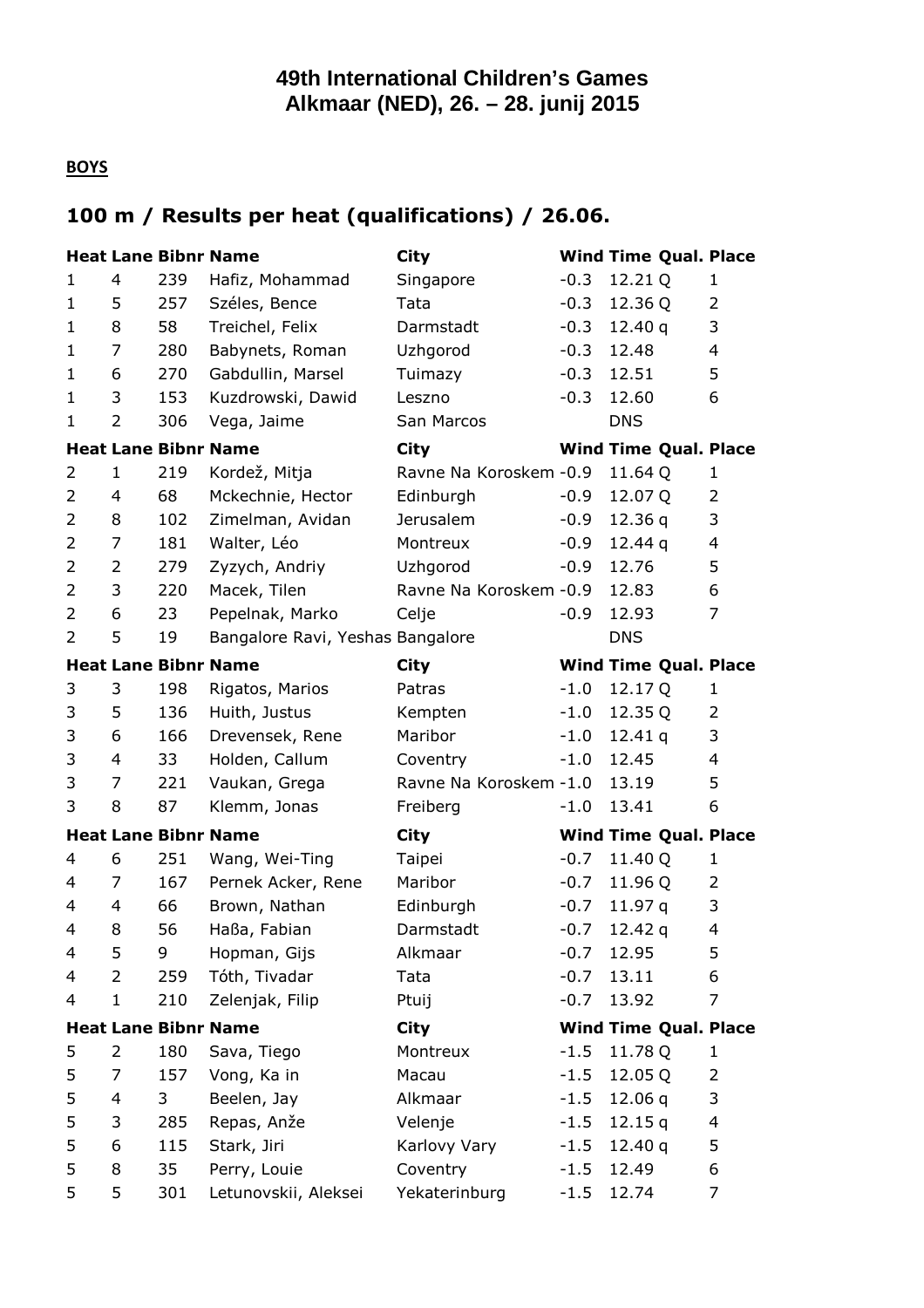|   |   |     | <b>Heat Lane Bibnr Name</b>   | City               |        | <b>Wind Time Qual. Place</b> |                |
|---|---|-----|-------------------------------|--------------------|--------|------------------------------|----------------|
| 6 | 6 | 238 | Guan, Chong Wei               | Singapore          | $-1.1$ | 11.94 Q                      | 1              |
| 6 | 4 | 286 | Salamon, Timotej              | Velenje            | $-1.1$ | 12.94 Q                      | $\mathcal{P}$  |
| 6 | 8 | 75  | Vaizbord, Tal                 | Emek Hefer         | $-1.1$ | 12.95                        | 3              |
| 6 | 3 | 304 | Poshutilo, Yury               | Yekaterinburg -1.1 |        | 13.52                        | 4              |
| 6 | 7 | 43  | Um, Moonjae                   | Daegu              | $-1.1$ | 14.00                        | 5              |
| 6 | 5 | 272 | Mukhametzianov, Timur Tuimazy |                    | $-1.1$ | 14.20                        | 6              |
| 6 | 2 | 47  | Hung, Seungpyo                | Daegu              | $-1.1$ | 14.39                        | 7              |
|   |   |     | <b>Heat Lane Bibnr Name</b>   | <b>City</b>        |        | <b>Wind Time Qual. Place</b> |                |
| 7 | 5 | 155 | Xu, Xin                       | Macau              | $-0.4$ | 11.99 Q                      | 1              |
| 7 | 6 | 249 | Lu, Ng-han                    | Taipei             | -0.4   | 12.05 Q                      | $\overline{2}$ |
| 7 | 3 | 247 | Kováts, Botond Jenö           | Szombately         | -0.4   | 12.28 $q$                    | 3              |
| 7 | 8 | 244 | Dobreanu, Paul-Claudio Sparta |                    | -0.4   | 12.68                        | 4              |
| 7 | 4 | 18  | Pinto, Sharvin                | Bangalore          | -0.4   | 12.84                        | 5              |
| 7 | 1 | 21  | Prabhu, Manik                 | Bangalore          | -0.4   | 13.23                        | 6              |
| 7 |   |     |                               |                    |        |                              |                |
|   | 2 | 206 | Sever, Vid                    | Ptuij              | -0.4   | 14.44                        | 7              |

# **Results total (qualifications)**

#### **Heat Lane Bibnr Name City Wind Time Qual. Place**

| 4                        | 6              | 251 | Wang, Wei-Ting      | Taipei                 | $-0.7$ | 11.40 Q   | $\mathbf{1}$   |
|--------------------------|----------------|-----|---------------------|------------------------|--------|-----------|----------------|
| 2                        | $\mathbf{1}$   | 219 | Kordež, Mitja       | Ravne Na Koroskem -0.9 |        | 11.64 Q   | $\overline{2}$ |
| 5                        | $\overline{2}$ | 180 | Sava, Tiego         | Montreux               | $-1.5$ | 11.78 Q   | 3              |
| 6                        | 6              | 238 | Guan, Chong Wei     | Singapore              | $-1.1$ | 11.94 Q   | 4              |
| $\overline{4}$           | $\overline{7}$ | 167 | Pernek Acker, Rene  | Maribor                | $-0.7$ | 11.96 Q   | 5              |
| $\overline{4}$           | 4              | 66  | Brown, Nathan       | Edinburgh              | $-0.7$ | 11.97q    | 6              |
| $\overline{7}$           | 5              | 155 | Xu, Xin             | Macau                  | $-0.4$ | 11.99 Q   | 7              |
| 5                        | $\overline{7}$ | 157 | Vong, Ka in         | Macau                  | $-1.5$ | 12.05 Q   | 8              |
| 7                        | 6              | 249 | Lu, Ng-han          | Taipei                 | $-0.4$ | 12.05 Q   | 8              |
| 5                        | 4              | 3   | Beelen, Jay         | Alkmaar                | $-1.5$ | 12.06q    | 10             |
| $\overline{2}$           | 4              | 68  | Mckechnie, Hector   | Edinburgh              | $-0.9$ | 12.07 Q   | 11             |
| 5                        | 3              | 285 | Repas, Anže         | Velenje                | $-1.5$ | 12.15q    | 12             |
| 3                        | 3              | 198 | Rigatos, Marios     | Patras                 | $-1.0$ | 12.17 Q   | 13             |
| $\mathbf{1}$             | 4              | 239 | Hafiz, Mohammad     | Singapore              | $-0.3$ | 12.21 Q   | 14             |
| 7                        | 3              | 247 | Kováts, Botond Jenö | Szombately             | $-0.4$ | 12.28q    | 15             |
| 3                        | 5              | 136 | Huith, Justus       | Kempten                | $-1.0$ | 12.35 Q   | 16             |
| $\mathbf{1}$             | 5              | 257 | Széles, Bence       | Tata                   | $-0.3$ | 12.36 Q   | 17             |
| 2                        | 8              | 102 | Zimelman, Avidan    | <b>Jerusalem</b>       | $-0.9$ | 12.36q    | 17             |
| $\mathbf{1}$             | 8              | 58  | Treichel, Felix     | Darmstadt              | $-0.3$ | 12.40q    | 19             |
| 5                        | 6              | 115 | Stark, Jiri         | Karlovy Vary           | $-1.5$ | 12.40q    | 19             |
| 3                        | 6              | 166 | Drevensek, Rene     | Maribor                | $-1.0$ | 12.41q    | 21             |
| $\overline{\mathcal{A}}$ | 8              | 56  | Haßa, Fabian        | Darmstadt              | $-0.7$ | 12.42 $q$ | 22             |
| 2                        | $\overline{7}$ | 181 | Walter, Léo         | Montreux               | $-0.9$ | 12.44q    | 23             |
| 3                        | 4              | 33  | Holden, Callum      | Coventry               | $-1.0$ | 12.45     | 24             |
| $\mathbf{1}$             | 7              | 280 | Babynets, Roman     | Uzhgorod               | $-0.3$ | 12.48     | 25             |
| 5                        | 8              | 35  | Perry, Louie        | Coventry               | $-1.5$ | 12.49     | 26             |
| $\mathbf{1}$             | 6              | 270 | Gabdullin, Marsel   | Tuimazy                | $-0.3$ | 12.51     | 27             |
| $\mathbf{1}$             | 3              | 153 | Kuzdrowski, Dawid   | Leszno                 | $-0.3$ | 12.60     | 28             |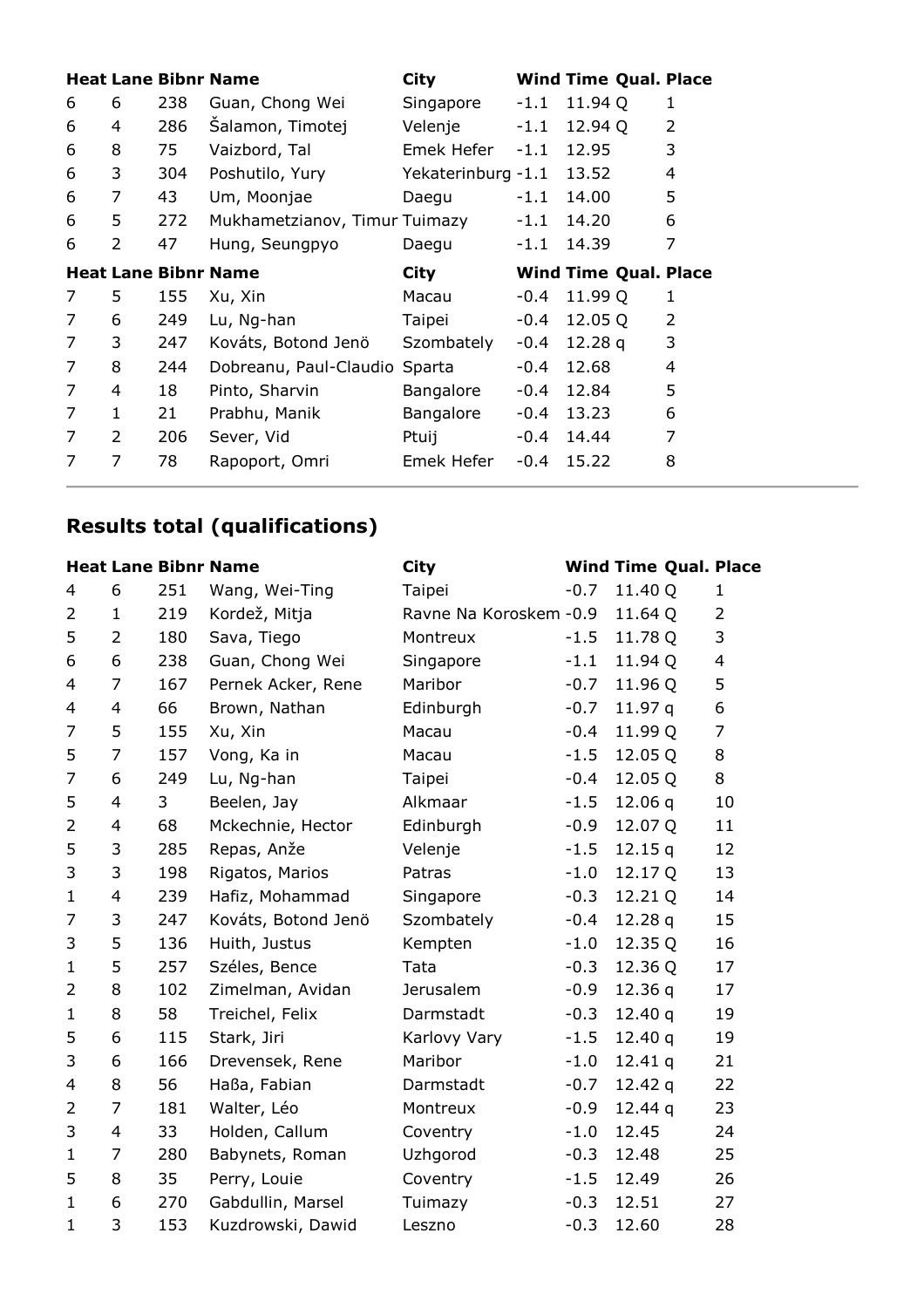| 7                       | 8              | 244 | Dobreanu, Paul-Claudio Sparta    |                        | $-0.4$ | 12.68      | 29 |
|-------------------------|----------------|-----|----------------------------------|------------------------|--------|------------|----|
| 5                       | 5              | 301 | Letunovskii, Aleksei             | Yekaterinburg          | $-1.5$ | 12.74      | 30 |
| $\overline{2}$          | 2              | 279 | Zyzych, Andriy                   | Uzhgorod               | $-0.9$ | 12.76      | 31 |
| $\overline{2}$          | 3              | 220 | Macek, Tilen                     | Ravne Na Koroskem -0.9 |        | 12.83      | 32 |
| $\overline{7}$          | 4              | 18  | Pinto, Sharvin                   | Bangalore              | $-0.4$ | 12.84      | 33 |
| $\overline{2}$          | 6              | 23  | Pepelnak, Marko                  | Celje                  | $-0.9$ | 12.93      | 34 |
| 6                       | 4              | 286 | Šalamon, Timotej                 | Velenje                | $-1.1$ | 12.94 Q    | 35 |
| 4                       | 5              | 9   | Hopman, Gijs                     | Alkmaar                | $-0.7$ | 12.95      | 36 |
| 6                       | 8              | 75  | Vaizbord, Tal                    | Emek Hefer             | $-1.1$ | 12.95      | 36 |
| 4                       | $\overline{2}$ | 259 | Tóth, Tivadar                    | Tata                   | $-0.7$ | 13.11      | 38 |
| 3                       | 7              | 221 | Vaukan, Grega                    | Ravne Na Koroskem -1.0 |        | 13.19      | 39 |
| $\overline{\mathbf{z}}$ | 1              | 21  | Prabhu, Manik                    | Bangalore              | $-0.4$ | 13.23      | 40 |
| 3                       | 8              | 87  | Klemm, Jonas                     | Freiberg               | $-1.0$ | 13.41      | 41 |
| 6                       | 3              | 304 | Poshutilo, Yury                  | Yekaterinburg          | $-1.1$ | 13.52      | 42 |
| 4                       | 1              | 210 | Zelenjak, Filip                  | Ptuij                  | $-0.7$ | 13.92      | 43 |
| 6                       | 7              | 43  | Um, Moonjae                      | Daegu                  | $-1.1$ | 14.00      | 44 |
| 6                       | 5              | 272 | Mukhametzianov, Timur Tuimazy    |                        | $-1.1$ | 14.20      | 45 |
| 6                       | 2              | 47  | Hung, Seungpyo                   | Daegu                  | $-1.1$ | 14.39      | 46 |
| 7                       | $\overline{2}$ | 206 | Sever, Vid                       | Ptuij                  | $-0.4$ | 14.44      | 47 |
| 7                       | 7              | 78  | Rapoport, Omri                   | Emek Hefer             | $-0.4$ | 15.22      | 48 |
| $\mathbf{1}$            | 2              | 306 | Vega, Jaime                      | San Marcos             |        | <b>DNS</b> |    |
| $\overline{2}$          | 5              | 19  | Bangalore Ravi, Yeshas Bangalore |                        |        | <b>DNS</b> |    |
|                         |                |     |                                  |                        |        |            |    |

#### **Results semi finals / 27.06.**

|     | <b>Bibnr Name</b>              | <b>City</b>                   |     | <b>Wind Time</b>          |                | Place Qual. |                |
|-----|--------------------------------|-------------------------------|-----|---------------------------|----------------|-------------|----------------|
| 251 | Wang, Wei-Ting                 | Taipei                        |     | $+3.011.16$               | 1              | Q           | A-final        |
| 219 | Kordež, Mitja                  | Ravne Na Koroskem + 2.8 11.27 |     |                           | $\overline{2}$ | Q           | A-final        |
| 249 | Lu, Ng-han                     | Taipei                        |     | $+2.8$ 11.60              | 3              | Q           | A-final        |
| 238 | Guan, Chong Wei                | Singapore                     | 3.2 | 11.61                     | $\overline{4}$ | Q           | A-final        |
| 180 | Sava, Tiego                    | Montreux                      | 3.2 | 11.65                     | 5              | Q           | A-final        |
| 66  | Brown, Nathan                  | Edinburgh                     |     | $+3.011.73$               | 6              | Q           | A-final        |
| 155 | Xu, Xin                        | Macau                         |     | $+3.011.74$               | 7              | q           | A-final        |
| 167 | Pernek Acker, Rene             | Maribor                       |     | $+ 2.8 11.77$             | 8              | q           | A-final        |
| 198 | Rigatos, Marios                | Patras                        |     | $+3.011.83$               | 9              | q           | <b>B-final</b> |
| 239 | Hafiz, Mohammad                | Singapore                     |     | $+ 2.8$ 11.84             | 10             | q           | <b>B-final</b> |
| 285 | Repas, Anže                    | Velenje                       |     | $+3.011.86$               | 11             | q           | <b>B-final</b> |
| 3   | Beelen, Jay                    | Alkmaar                       | 3.2 | 11.89                     | 12             | q           | <b>B-final</b> |
| 102 | Zimelman, Avidan               | <b>Jerusalem</b>              |     | $+3.012.04$               | 13             | q           | <b>B-final</b> |
| 247 | Kováts, Botond Jenö Szombately |                               | 3.2 | 12.06                     | 14             | q           | <b>B-final</b> |
| 257 | Széles, Bence                  | Tata                          |     | $+2.8$ 12.07              | 15             | q           | <b>B-final</b> |
| 157 | Vong, Ka in                    | Macau                         | 3.2 | 12.10 (12.095) 16         |                | q           | <b>B-final</b> |
| 68  | Mckechnie, Hector              | Edinburgh                     |     | $+ 2.8 12.10 (12.097) 17$ |                |             |                |
| 136 | Huith, Justus                  | Kempten                       | 3.2 | 12.11                     | 18             |             |                |
| 56  | Haßa, Fabian                   | Darmstadt                     | 3.2 | 12.16                     | 19             |             |                |
| 166 | Drevensek, Rene                | Maribor                       | 3.2 | 12.17                     | 20             |             |                |
| 115 | Stark, Jiri                    | Karlovy Vary                  |     | $+3.012.20$               | 21             |             |                |
| 58  | Treichel, Felix                | Darmstadt                     |     | $+ 2.8$ 12.21 (12.207) 23 |                |             |                |
| 181 | Walter, Léo                    | Montreux                      |     | + 2.8 12.21 (12.208) 22   |                |             |                |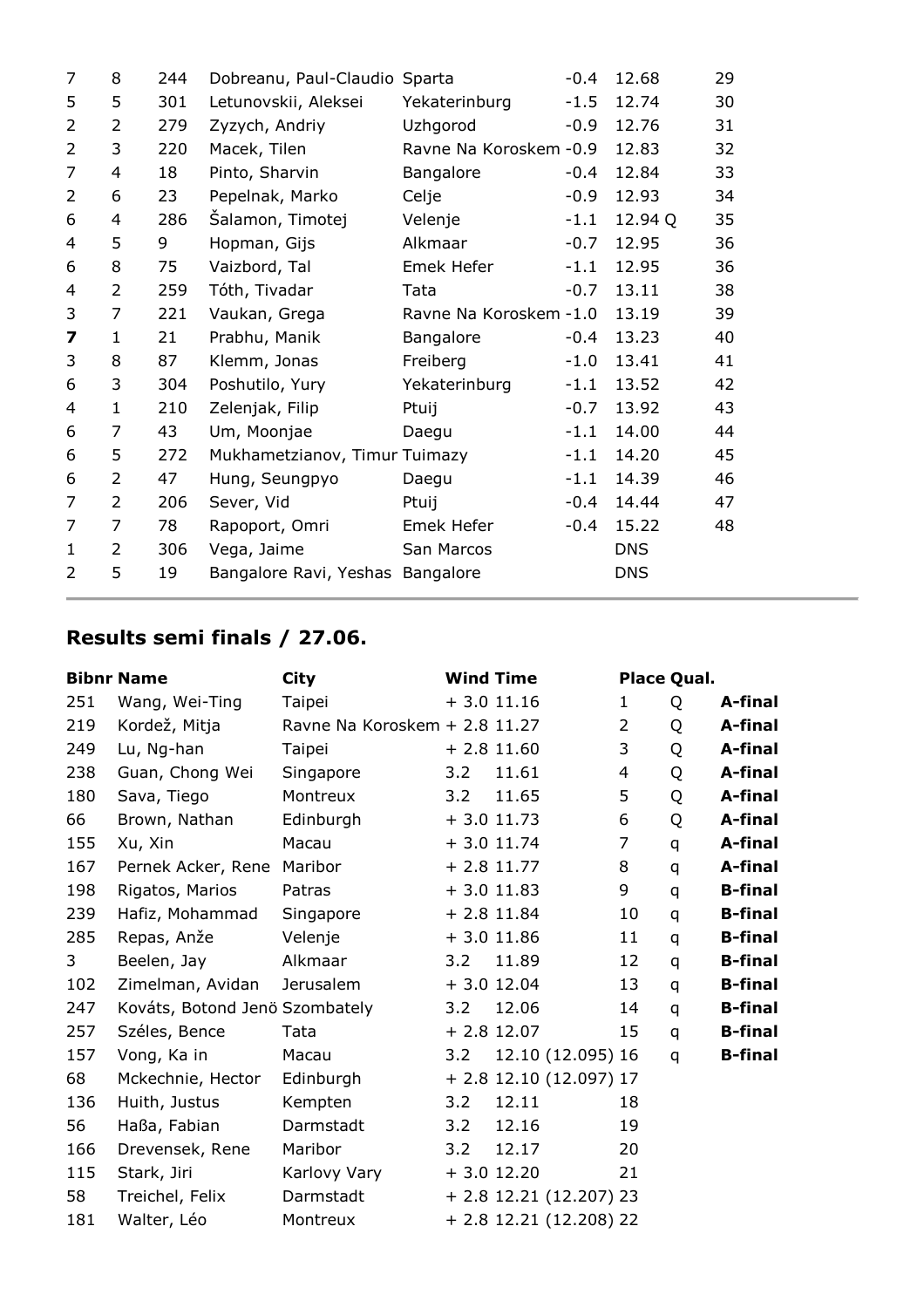#### **A-final / 28.06.**

|   |     | <b>Place Bibnr Name</b>    | City                         | <b>Wind Time</b>      |
|---|-----|----------------------------|------------------------------|-----------------------|
| 1 | 251 | Wang, Wei-Ting             | Taipei                       | $+1.9$ 11.30          |
| 2 | 219 | Kordež, Mitja              | Ravne Na Koroskem +1.9 11.45 |                       |
| 3 | 238 | Guan, Chong Wei            | Singapore                    | $+1.9$ 11.67          |
| 4 | 180 | Sava, Tiego                | Montreux                     | $+1.9$ 11.70 (11.695) |
| 5 | 249 | Lu, Ng-han                 | Taipei                       | $+1.9$ 11.70 (11.698) |
| 6 | 155 | Xu, Xin                    | Macau                        | $+1.9$ 11.74          |
| 7 | 167 | Pernek Acker, Rene Maribor |                              | $+1.9$ 11.76          |
| 8 | 66  | Brown, Nathan              | Edinburgh                    | $+1.9$ 11.81          |
|   |     |                            |                              |                       |

#### **B-final / 28.06.**

|                |     | <b>Place Bibnr Name</b>                   | City      | <b>Wind Time</b> |            |
|----------------|-----|-------------------------------------------|-----------|------------------|------------|
| $\mathbf{1}$   | 3   | Beelen, Jay                               | Alkmaar   | $-0.6$           | 12.02      |
| 2              | 198 | Rigatos, Marios                           | Patras    | $-0.6$           | 12.07      |
| 3              | 239 | Hafiz, Mohammad                           | Singapore | $-0.6$           | 12.09      |
| $\overline{4}$ | 285 | Repas, Anže                               | Velenje   | $-0.6$           | 12.15      |
| -5             | 247 | Kováts, Botond Jenö Szombately -0.6 12.20 |           |                  |            |
| 6              | 102 | Zimelman, Avidan Jerusalem                |           | $-0.6$           | 12.27      |
|                | 157 | Vong, Ka in                               | Macau     |                  | <b>DNS</b> |
|                | 257 | Széles, Bence                             | Tata      |                  | <b>DNS</b> |

#### **1500 m / Qualification results / 26.06.**

|                |                |     | <b>Heat Lane Bibnr Name</b>  | <b>City</b>   | <b>Time</b> | <b>Place Qual.</b> |   |                |
|----------------|----------------|-----|------------------------------|---------------|-------------|--------------------|---|----------------|
| 2              | 8              | 24  | Sternad, Alex                | Celje         | 4.29.121    |                    | Q | A-final        |
| 3              | 8              | 172 | Butche, Brennan              | Marion        | 4.31.072    |                    | Q | A-final        |
| $\overline{2}$ | 9              | 273 | Shaikhutdinov, Aidar Ufa     |               | 4.33.123    |                    | Q | A-final        |
| 1              | 8              | 25  | Vukovic, Jan                 | Celje         | 4.34.804    |                    | Q | A-final        |
| $\overline{2}$ | $\mathbf{1}$   | 179 | Ferrari, Simon               | Montreux      | 4.34.995    |                    | q | A-final        |
| 3              | 6              | 104 | Halfon, Ofer                 | Jerusalem     | 4.35.566    |                    | Q | A-final        |
| 1              | $\overline{2}$ | 274 | Shaikhutdinov, Airat Ufa     |               | 4.36.547    |                    | Q | A-final        |
| $\mathbf{1}$   | 4              | 61  | Hinüber, Lars                | Darmstadt     | 4.37.408    |                    | q | A-final        |
| 3              | 4              | 34  | Hargrave, Daniël             | Coventry      | 4.39.509    |                    | q | A-final        |
| 3              | 1              | 32  | O'Neill, Saul                | Coventry      | 4.41.27 10  |                    | q | A-final        |
| 3              | 7              | 291 | Schiel, Henning              | Wenningsen    | 4.42.63 11  |                    | q | A-final        |
| $\mathbf{1}$   | 11             | 295 | Stemmerman, Tjado Wenningsen |               | 4.44.29 12  |                    | q | A-final        |
| $\overline{2}$ | 7              | 105 | Vugal, Yuval                 | Jerusalem     | 4.49.40 13  |                    | q | <b>B-final</b> |
| 3              | 2              | 178 | Durrenmatt, Arnaud           | Montreux      | 4.51.58 14  |                    | q | <b>B-final</b> |
| $\overline{2}$ | 2              | 302 | Kotegov, Alex                | Yekaterinburg | 4.52.94 15  |                    | q | <b>B-final</b> |
| $\mathbf{1}$   | 7              | 173 | Cioc, Raul Christian         | Medias        | 4.53.10 16  |                    | q | <b>B-final</b> |
| $\mathbf{1}$   | 6              | 230 | Krajnc, Aljaž                | Sentilj       | 5.00.42 17  |                    | q | <b>B-final</b> |
| 3              | 3              | 150 | Adamczyk, Jonasz             | Leszno        | 5.00.61 18  |                    | q | <b>B-final</b> |
| $\mathbf{1}$   | 5              | 168 | Merhar, Tine                 | Maribor       | 5.02.70 19  |                    | q | <b>B-final</b> |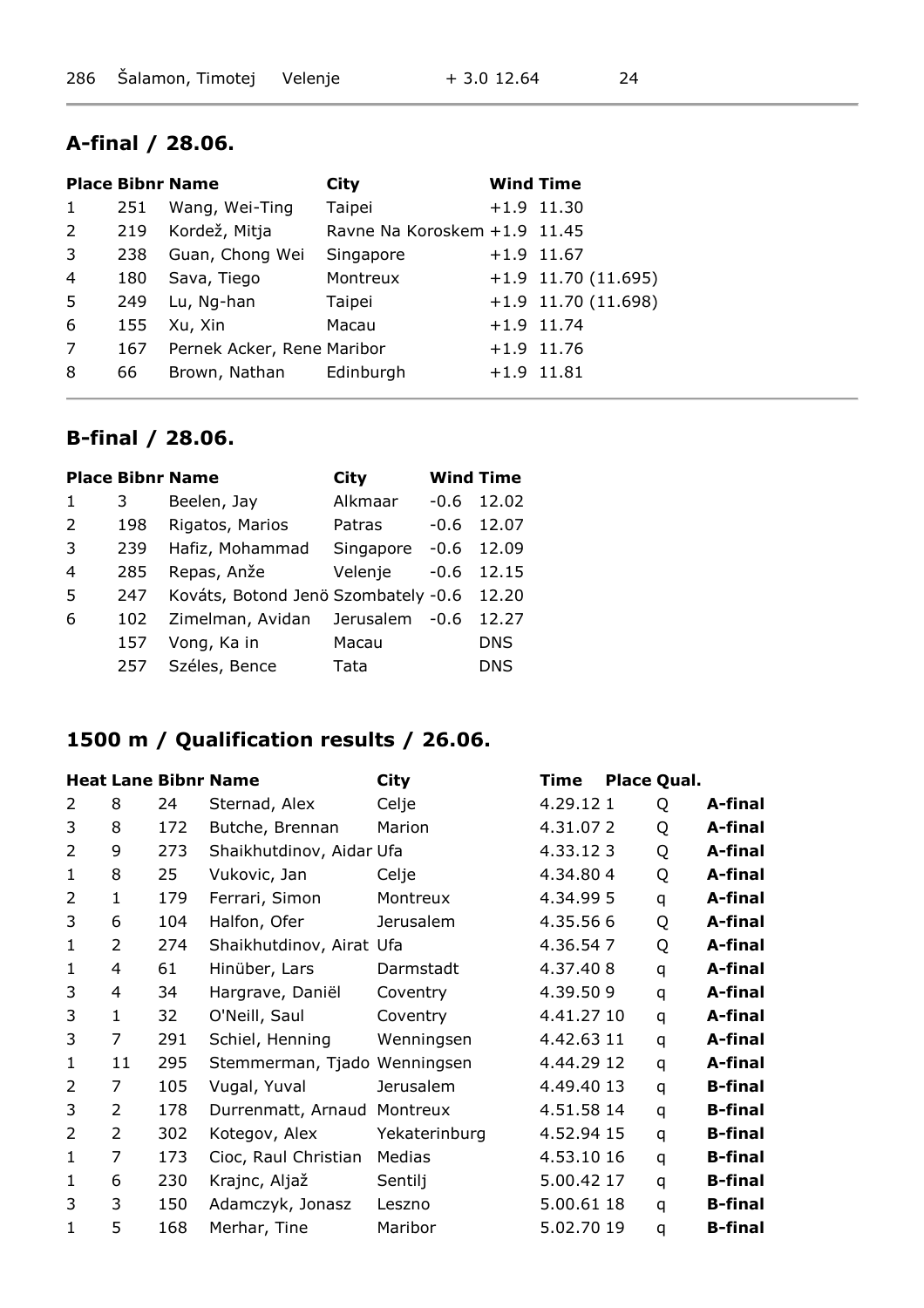| $\mathbf{1}$   | 9  | 103 | Etzion, Raz    | <b>Jerusalem</b>             | 5.03.28 20 | q | <b>B-final</b> |
|----------------|----|-----|----------------|------------------------------|------------|---|----------------|
| 2              | 6  | 113 | Plha, Martin   | Karlovy Vary                 | 5.04.07 21 | q | <b>B-final</b> |
| $\overline{2}$ | 5  | 303 | Deyneko, Artem | Yekaterinburg                | 5.05.36 22 | q | <b>B-final</b> |
| 3              | 5  | 22  | Seenappa, Babu | Bangalore                    | 5.08.62 23 | q | <b>B-final</b> |
| 3              | 9  | 12  | Dekker, Mark   | Alkmaar                      | 5.15.71 24 | q | <b>B-final</b> |
| $\mathbf{1}$   | 1  | 222 | Ažnoh, Rok     | Ravne Na Koroskem 5.19.72 25 |            |   |                |
| $\overline{2}$ | 3  | 260 | Felsö, Csaba   | Tata                         | 5.24.41 26 |   |                |
| 2              | 4  | 83  | Banner, Jack   | Florence                     | 5.36.03 27 |   |                |
| $\mathbf{1}$   | 3  | 112 | Pinc, Adam     | Karlovy Vary                 | 5.42.08 28 |   |                |
| 1              | 10 | 84  | Lilly, Walker  | Florence                     | 5.55.66 29 |   |                |

# **Results A-final / 27.06.**

|     | <b>Bibnr Name</b>                      | <b>City</b>           | Time       | <b>Place</b> |
|-----|----------------------------------------|-----------------------|------------|--------------|
| 25  | Vukovic, Jan                           | Celje                 | 4.11.09 1  |              |
| 273 | Shaikhutdinov, Aidar Ufa               |                       | 4.14.832   |              |
| 24  | Sternad, Alex                          | Celje                 | 4.14.913   |              |
| 274 | Shaikhutdinov, Airat Ufa               |                       | 4.26.174   |              |
| 61  | Hinüber, Lars                          | Darmstadt             | 4.33.105   |              |
| 179 | Ferrari, Simon                         | Montreux              | 4.33.536   |              |
| 104 | Halfon, Ofer                           | Jerusalem             | 4.34.937   |              |
| 172 | Butche, Brennan                        | Marion                | 4.35.618   |              |
| 295 | Stemmerman, Tjado Wenningsen 4.38.83 9 |                       |            |              |
| 291 | Schiel, Henning                        | Wenningsen 4.39.00 10 |            |              |
| 34  | Hargrave, Daniël                       | Coventry              | 4.48.11 11 |              |
| 32  | O'Neill, Saul                          | Coventry              | 4.51.78 12 |              |
|     |                                        |                       |            |              |

## **Results B-final / 27.06.**

|     | <b>Bibnr Name</b>           | <b>City</b>              | Time       | <b>Place</b> |
|-----|-----------------------------|--------------------------|------------|--------------|
| 105 | Vugal, Yuval                | <b>Jerusalem</b>         | 4.46.091   |              |
| 302 | Kotegov, Alex               | Yekaterinburg 4.48.87 2  |            |              |
| 173 | Cioc, Raul Christian Medias |                          | 4.49.153   |              |
| 178 | Durrenmatt, Arnaud Montreux |                          | 4.53.154   |              |
| 230 | Krajnc, Aljaž               | Sentilj                  | 4.53.465   |              |
| 168 | Merhar, Tine                | Maribor                  | 4.54.096   |              |
| 150 | Adamczyk, Jonasz            | Leszno                   | 4.57.577   |              |
| 103 | Etzion, Raz                 | <b>Jerusalem</b>         | 4.59.858   |              |
| 113 | Plha, Martin                | Karlovy Vary             | 5.02.659   |              |
| 303 | Deyneko, Artem              | Yekaterinburg 5.04.03 10 |            |              |
| 12  | Dekker, Mark                | Alkmaar                  | 5.17.75 11 |              |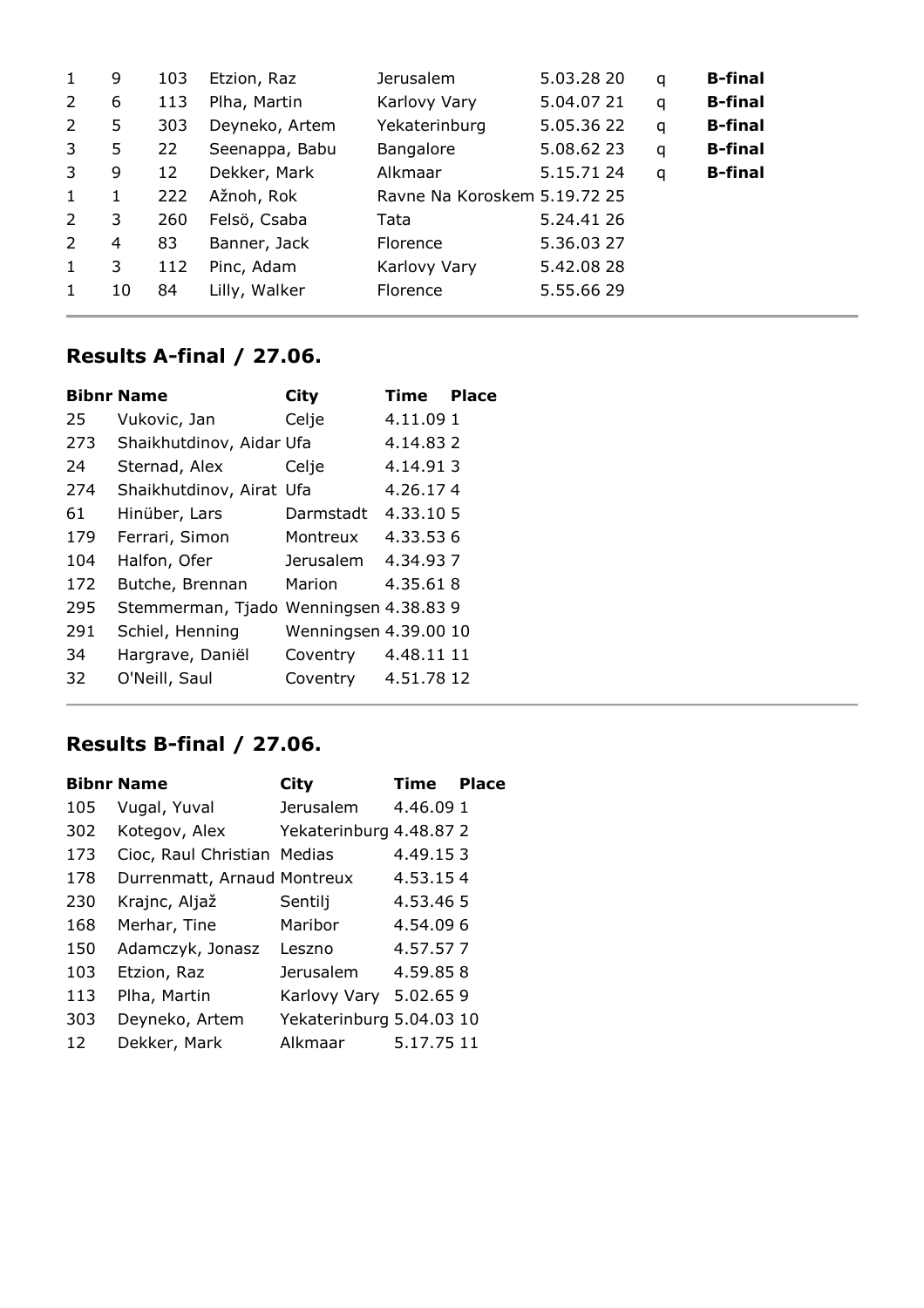#### **4x100 m / Results qualifications / 28.06.**

|               | heat lane nr |    | nrs                                  | City                                        |          | time place qual. |     |
|---------------|--------------|----|--------------------------------------|---------------------------------------------|----------|------------------|-----|
| 1             | 3            |    | 249 249, 252, 250, 251 Tapei         |                                             | 44.671   |                  | q A |
| 1             | 5.           | 67 | 67, 66, 65, 68                       | Edinburgh                                   | 45.25 2  |                  | q A |
| $\mathcal{P}$ | 2            |    | 54 54, 56, 58, 61 Darmstadt          |                                             | 46.943   |                  | q A |
| 2             | 1            |    | 180 180, 178, 179, 181 Montreux      |                                             | 48.434   |                  | q A |
| 2             | 3            |    | 33 33, 31, 34, 35                    | Coventry                                    | 48.595   |                  | q A |
| 1             | 1            |    | 23 23, 25, 24, 29                    | Celje                                       | 48.95 6  |                  | q A |
| 3             | 3            | 21 | 21, 20, 18, 19                       | Bangalore                                   | 49.52.7  |                  | q B |
| 2             | 5.           | 3  | 3, 9, 7, 12                          | Alkmaar                                     | 50.018   |                  | q B |
| 3             | 2            |    | 45 45, 42, 44, 46                    | Daegu                                       | 51.879   |                  | q B |
| 1             | 4            |    | 263 263, 259, 258, 257 Tata          |                                             | 52.17 10 |                  | q B |
| 2             | 4            |    | 78 78, 77, 76, 75 Emek Hefer         |                                             | 52.30 11 |                  | q B |
| 3             | 5.           |    | 304 304, 302, 303, 301 Yekaterinburg |                                             | 54.68 12 |                  | q B |
| 1             | 2            |    |                                      | 220 220, 222, 221, 219 Ravne Na Koroskem DQ |          |                  |     |
| 3             | 1            |    | 239 239, 237, 307, 238 Singapore     |                                             | DO       |                  |     |

#### **Results A-final / 28.06.**

|                | Lane Bibnr 1st athlete Bibnrs team |                                 | City            | time  |
|----------------|------------------------------------|---------------------------------|-----------------|-------|
| $\mathbf{1}$   | 249                                | 249, 252, 250, 251 Tapei        |                 | 44.78 |
| $\mathcal{P}$  | 67                                 | 67, 66, 65, 68                  | Edinburgh 45.04 |       |
| 3              | 54                                 | 54, 56, 58, 61                  | Darmstadt 46.84 |       |
| $\overline{a}$ | 33.                                | 33, 31, 34, 35                  | Coventry 48.47  |       |
|                | 180                                | 180, 178, 179, 181 Montreux DNF |                 |       |
|                |                                    |                                 |                 |       |

#### **Results B-final / 28.06.**

|               | <b>Place Bibnr 1st athlete Bibnrs team</b> |                         | City            | time  |
|---------------|--------------------------------------------|-------------------------|-----------------|-------|
| $\mathbf{1}$  | - 21                                       | 21, 20, 18, 19          | Bangalore 49.58 |       |
| $\mathcal{P}$ | 263                                        | 263, 259, 258, 260 Tata |                 | 49.69 |
| $\mathcal{R}$ | -3                                         | 3, 9, 7, 12             | Alkmaar         | 50.48 |
| 4             | 45.                                        | 45, 42, 44, 46          | Daegu           | 52.28 |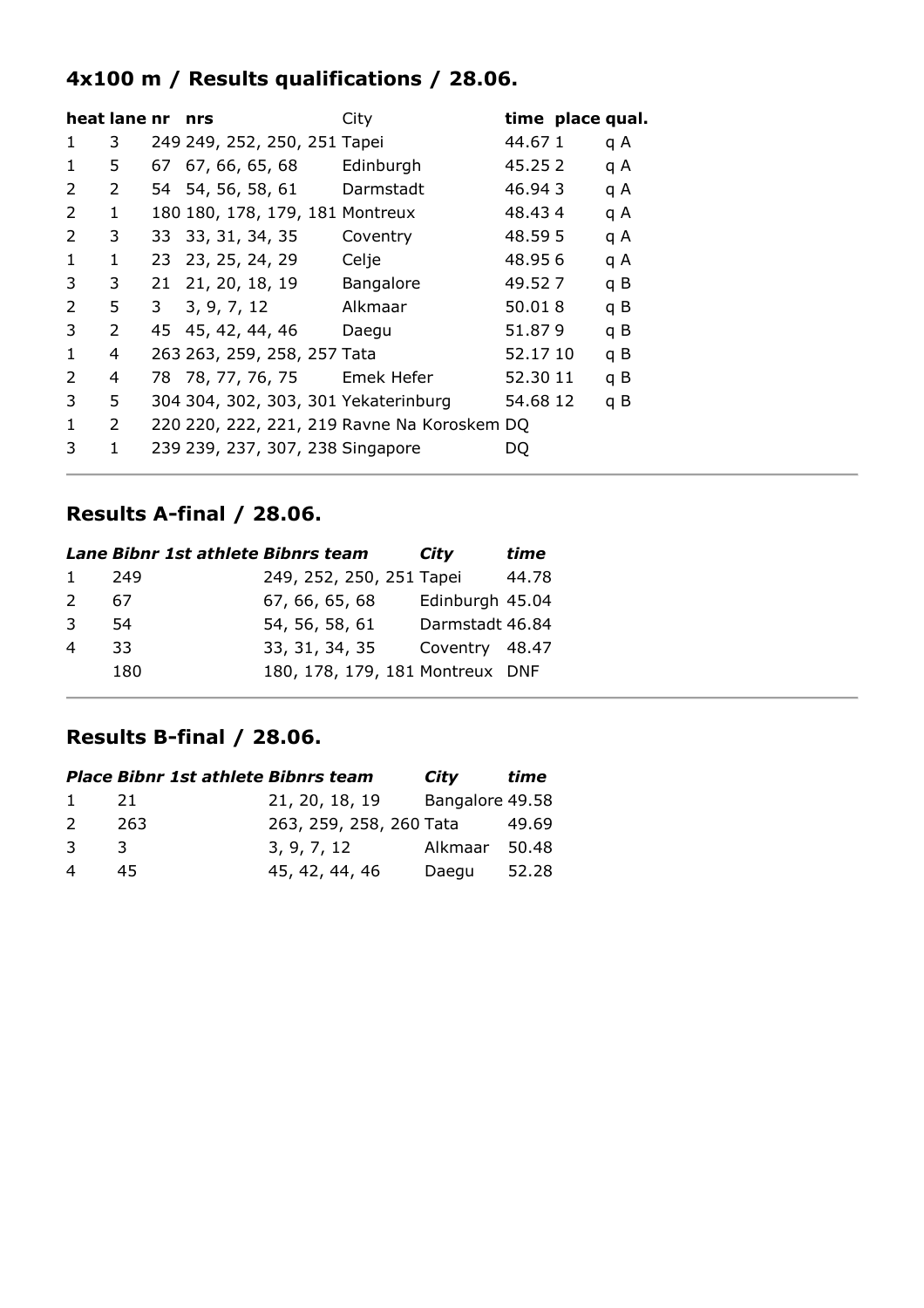## **LONG JUMP / Qualification results / 26.06.**

|     | <b>Bibnr Name</b>               | <b>City</b>            | result wind Qual. place |          |    |
|-----|---------------------------------|------------------------|-------------------------|----------|----|
| 183 | Liu, Tsu-Yuan                   | New Taipei City        | 6.44                    | $+0.0 Q$ | 1  |
| 251 | Wang, Wei-Ting                  | Taipei                 | 6.30                    | $+1.3 Q$ | 2  |
| 29  | Babic, Denis                    | Celje                  | 6.06                    | $+0.6 Q$ | 3  |
| 219 | Kordež, Mitja                   | Ravne Na Koroskem 6.02 |                         | $+1.6$ Q | 4  |
| 54  | Bornhofen, Felix                | Darmstadt              | 5.95                    | $+0.9 Q$ | 5  |
| 252 | Lee, Yung-Chin                  | Taipei                 | 5.94                    | $+1.3$ Q | 6  |
| 100 | Amir, Alon Itshak               | <b>Jerusalem</b>       | 5.88                    | $+1.4 Q$ | 7  |
| 180 | Sava, Tiego                     | Montreux               | 5.85                    | $+0.0 Q$ | 8  |
| 186 | Peng, Jing-Wei                  | New Taipei City        | 5.84                    | $+1.6$ Q | 9  |
| 65  | Henderson, Calum                | Edinburgh              | 5.77                    | $+0.0 q$ | 10 |
| 3   | Beelen, Jay                     | Alkmaar                | 5.74                    | $+0.0 q$ | 11 |
| 257 | Széles, Bence                   | Tata                   | 5.55                    | $+0.0 q$ | 12 |
| 101 | Diamond, Yahel                  | <b>Jerusalem</b>       | 5.44                    | $+0.0$   | 13 |
| 76  | Kashi, Ilay                     | Emek Hefer             | 5.25                    | $+0.0$   | 14 |
| 259 | Tóth, Tivadar                   | Tata                   | 5.25                    | $+0.0$   | 15 |
| 137 | Leibelt, Thomas                 | Kempten                | 5.20                    | $+3.1$   | 16 |
| 280 | Babynets, Roman                 | Uzhgorod               | 5.20                    | $+0.0$   | 17 |
| 23  | Pepelnak, Marko                 | Celje                  | 5.20                    | $+0.1$   | 18 |
| 9   | Hopman, Gijs                    | Alkmaar                | 5.17                    | $-0.4$   | 19 |
| 220 | Macek, Tilen                    | Ravne Na Koroskem 5.08 |                         | $+0.0$   | 20 |
| 270 | Gabdullin, Marsel               | Tuimazy                | 5.06                    | $+1.7$   | 21 |
| 19  | Bangalore Ravi, Yeshas          | Bangalore              | 5.00                    | $+1.7$   | 22 |
| 87  | Klemm, Jonas                    | Freiberg               | 4.83                    | $+0.2$   | 23 |
| 181 | Walter, Léo                     | Montreux               | 4.81                    | $+0.0$   | 24 |
| 210 | Zelenjak, Filip                 | Ptuij                  | 4.72                    | $+0.0$   | 25 |
| 301 | Letunovskii, Aleksei            | Yekaterinburg          | 4.70                    | $+1.9$   | 26 |
| 231 | Neudauer, Jure                  | Sentilj                | 4.58                    | $+1.1$   | 27 |
| 7   | Veldman, Luuk                   | Alkmaar                | 4.48                    | $+0.0$   | 28 |
| 278 | Buhaienko, Ivan                 | Uzhgorod               | $4.44 + 0.2$            |          | 29 |
| 287 | Trupej, Andraž                  | Velenje                | 4.26                    | $+1.5$   | 30 |
| 206 | Sever, Vid                      | Ptuij                  | 4.19                    | $+0.0$   | 31 |
| 272 | Mukhametzianov, Timur Tuimazy   |                        | 4.12                    | $+2.0$   | 32 |
| 172 | Butche, Brennan                 | Marion                 | 4.07                    | $+0.2$   | 33 |
| 171 | Seybold, Micheal                | Marion                 | 2.73                    | $+1.9$   | 34 |
| 167 | Pernek Acker, Rene              | Maribor                | <b>DNS</b>              |          |    |
| 237 | Jong, Shawn Tze Chean Singapore |                        | <b>DNS</b>              |          |    |
| 250 | Tsai, Chun-Jen                  | Taipei                 | <b>DNS</b>              |          |    |
| 75  | Vaizbord, Tal                   | Emek Hefer             | <b>DNS</b>              |          |    |
| 304 | Poshutilo, Yury                 | Yekaterinburg          | <b>DNS</b>              |          |    |
| 82  | Wilson, Hahsaun                 | Florence               | <b>DNS</b>              |          |    |

| <b>Bibnr Name</b> | City                          | result wind place |  |
|-------------------|-------------------------------|-------------------|--|
| 183 Liu, Tsu-Yuan | New Taipei City               | $7.18 + 3.21$     |  |
| 219 Kordež, Mitja | Ravne Na Koroskem 6.68 +3.7 2 |                   |  |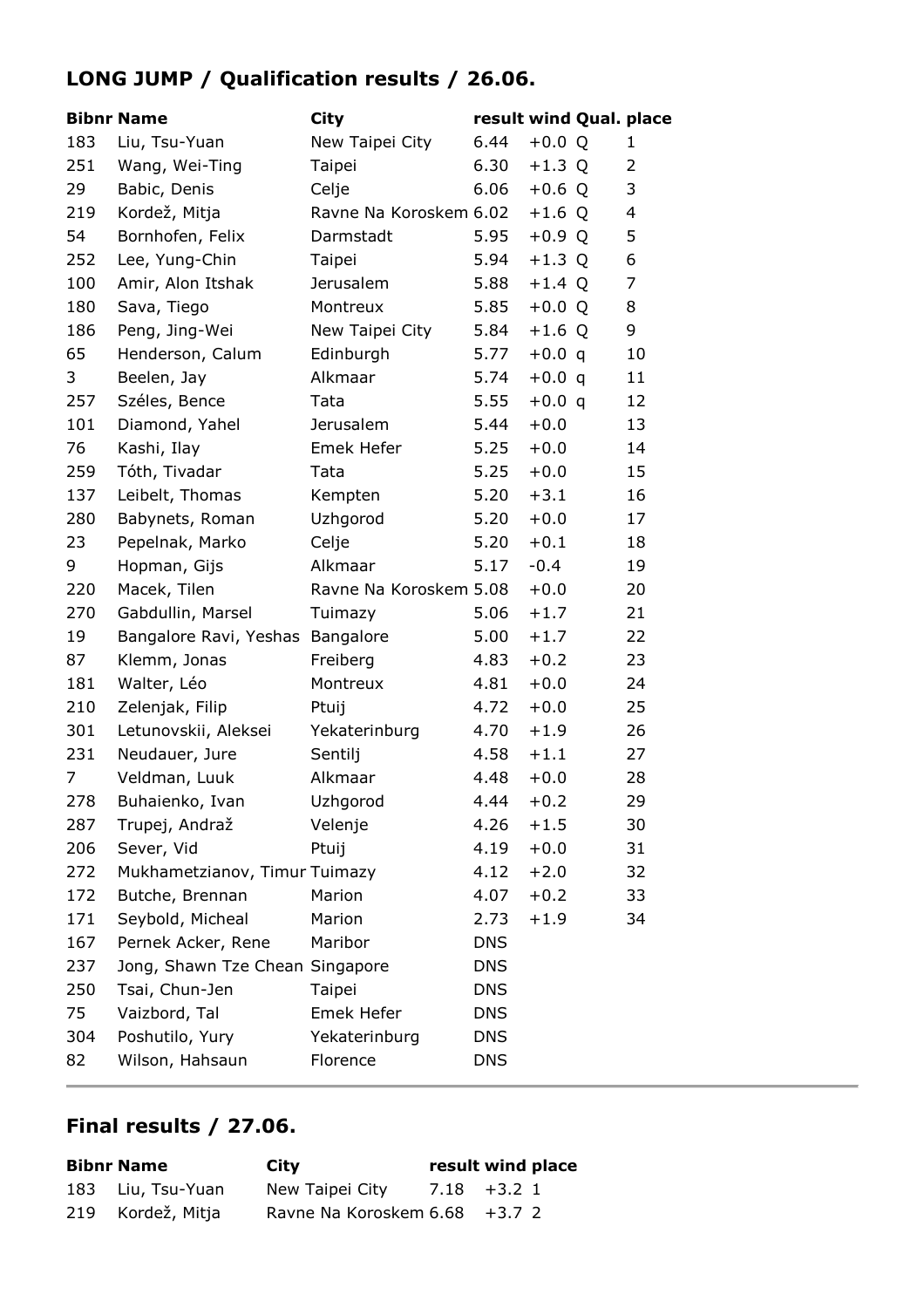| 100 | Amir, Alon Itshak Jerusalem |                 | 6.49       | $+5.1$ 3  |
|-----|-----------------------------|-----------------|------------|-----------|
| 29  | Babic, Denis                | Celje           | 6.45       | $+3.34$   |
| 54  | Bornhofen, Felix            | Darmstadt       | 6.22       | $+4.4\,5$ |
| 251 | Wang, Wei-Ting              | Taipei          | 6.20       | $+2.8$ 6  |
| 180 | Sava, Tiego                 | Montreux        | 6.09       | $+3.77$   |
| 65  | Henderson, Calum Edinburgh  |                 | 6.08       | $+3.98$   |
| 186 | Peng, Jing-Wei              | New Taipei City | 5.91       | $+4.69$   |
| 252 | Lee, Yung-Chin              | Taipei          | 5.88       | $+4.4$ 10 |
| 3   | Beelen, Jay                 | Alkmaar         | 5.82       | $+4.2$ 11 |
| 257 | Széles, Bence               | Tata            | <b>DNS</b> |           |

## **HIGH JUMP / Qualification results / 26.06.**

|     | <b>Bibnr Name</b>                 | <b>City</b>          | result Qual. place |   |              |
|-----|-----------------------------------|----------------------|--------------------|---|--------------|
| 20  | Raghu, Rahul                      | Bangalore            | 1.65               | Q | 1            |
| 54  | Bornhofen, Felix                  | Darmstadt            | 1.65               | O | 1            |
| 186 | Peng, Jing-Wei                    | New Taipei City 1.65 |                    | Q | $\mathbf{1}$ |
| 137 | Leibelt, Thomas                   | Kempten              | 1.65               | O | 4            |
| 183 | Liu, Tsu-Yuan                     | New Taipei City 1.65 |                    | Q | 4            |
| 65  | Henderson, Calum                  | Edinburgh            | 1.60               | q | 6            |
| 35  | Perry, Louie                      | Coventry             | 1.60               | q | 6            |
| 58  | Treichel, Felix                   | Darmstadt            | 1.60               | q | 6            |
| 10  | Nijhuis, Stan                     | Alkmaar              | 1.60               | q | 6            |
| 67  | Anderson, Dean                    | Edinburgh            | 1.60               | q | 10           |
| 196 | Papandreopulos, Alexandros Patras |                      | 1.60               | q | 10           |
| 231 | Neudauer, Jure                    | Sentilj              | 1.55               | q | 11           |
| 262 | Márkus, Mátyás                    | Tata                 | 1.55               | q | 11           |
| 115 | Stark, Jiri                       | Karlovy Vary         | 1.55               |   | 13           |
| 250 | Tsai, Chun-Jen                    | Taipei               | 1.55               |   | 13           |
| 77  | Engel, Ron                        | <b>Emek Hefer</b>    | 1.50               |   | 14           |
|     |                                   |                      |                    |   |              |

|     | <b>Bibnr Name</b>                 | City                 | result place |    |
|-----|-----------------------------------|----------------------|--------------|----|
| 183 | Liu, Tsu-Yuan                     | New Taipei City 1.90 |              | 1  |
| 10  | Nijhuis, Stan                     | Alkmaar              | 1.81         | 2  |
| 186 | Peng, Jing-Wei                    | New Taipei City 1.81 |              | 2  |
| 54  | Bornhofen, Felix                  | Darmstadt            | 1.78         | 4  |
| 67  | Anderson, Dean                    | Edinburgh            | 1.70         | 5  |
| 20  | Raghu, Rahul                      | Bangalore            | 1.70         | 5  |
| 137 | Leibelt, Thomas                   | Kempten              | 1.70         | 7  |
| 35  | Perry, Louie                      | Coventry             | 1.70         | 8  |
| 231 | Neudauer, Jure                    | Sentilj              | 1.65         | 9  |
| 58  | Treichel, Felix                   | Darmstadt            | 1.60         | 10 |
| 65  | Henderson, Calum                  | Edinburgh            | 1.60         | 11 |
| 196 | Papandreopulos, Alexandros Patras |                      | 1.60         | 11 |
| 262 | Márkus, Mátyás                    | TATA                 | DNF          |    |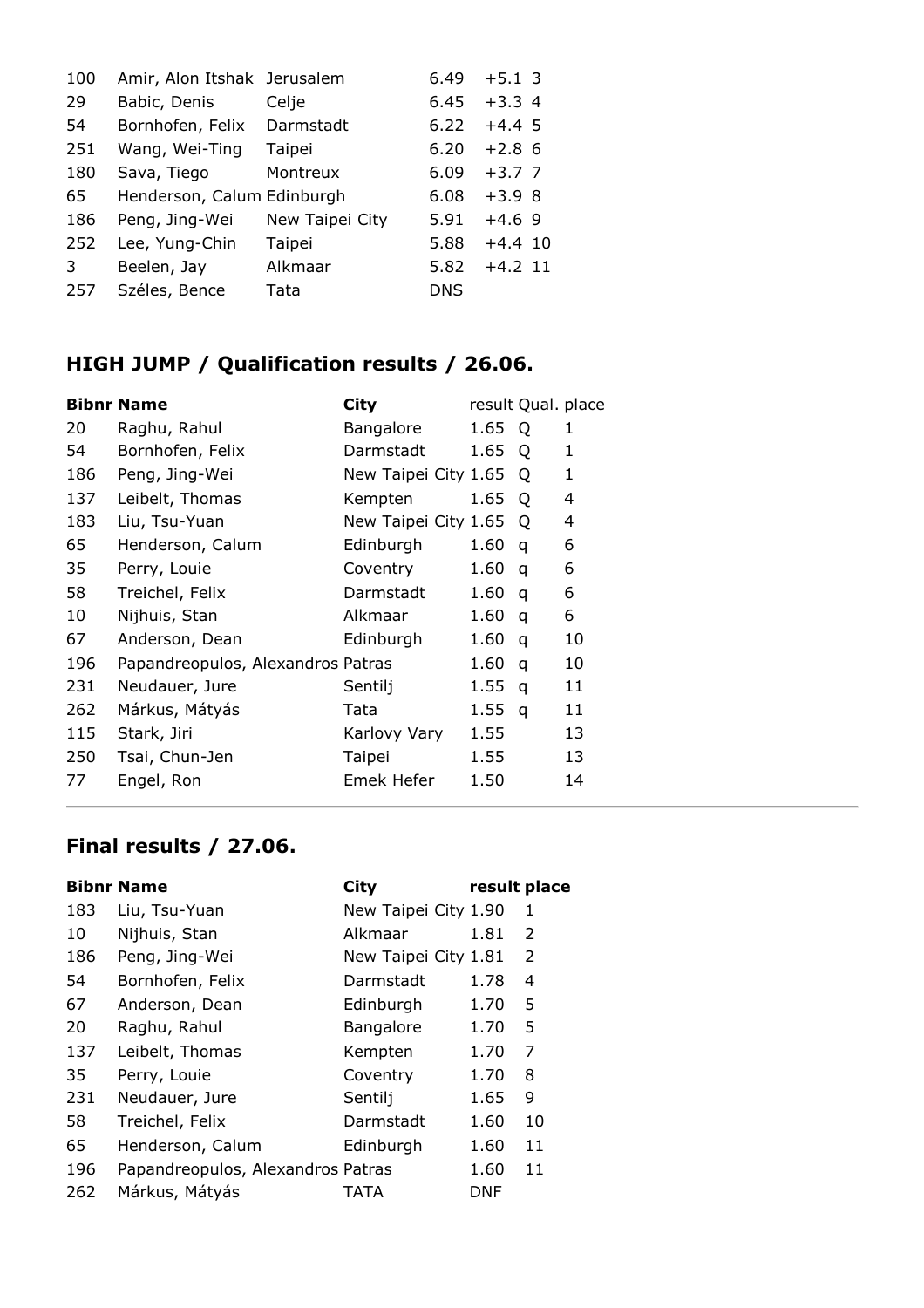## **SHOT PUT-5kg / Qualification results / 26.06.**

|                | <b>Bibnr Name</b>            | City                   | result Qual. place |   |               |
|----------------|------------------------------|------------------------|--------------------|---|---------------|
| 31             | Ross, Matthew                | Coventry               | 13.05 Q            |   | 1             |
| 165            | Popovic Kraj, Luka           | Maribor                | 12.24 Q            |   | $\mathcal{P}$ |
| 76             | Kashi, Ilay                  | Emek Hefer             | 10.08 <sub>q</sub> |   | 3             |
| 136            | Huith, Justus                | Kempten                | 9.44               | q | 4             |
| 56             | Haßa, Fabian                 | Darmstadt              | 9.16               | q | 5             |
| 221            | Vaukan, Grega                | Ravne Na Koroskem 9.09 |                    | a | 6             |
| 295            | Stemmerman, Tjado Wenningsen |                        | 6.67               | q | 7             |
| $\overline{4}$ | Wolf, Jeroen de              | Alkmaar                | 5.86               | q | 8             |
| 176            | Veza, David                  | Medias                 | 5.58               | q | 9             |
| 171            | Seybold, Micheal             | Marion                 | 5.13               | q | 10            |

|     | <b>Bibnr Name</b>            | <b>City</b>            | result place |    |
|-----|------------------------------|------------------------|--------------|----|
| 31  | Ross, Matthew                | Coventry               | 13.18 1      |    |
| 165 | Popovic Kraj, Luka           | Maribor                | 12.69 2      |    |
| 76  | Kashi, Ilay                  | Emek Hefer             | 10.14 3      |    |
| 56  | Haßa, Fabian                 | Darmstadt              | 9.72         | 4  |
| 136 | Huith, Justus                | Kempten                | 9.61         | 5  |
| 221 | Vaukan, Grega                | Ravne Na Koroskem 9.44 |              | 6  |
| 295 | Stemmerman, Tjado Wenningsen |                        | 7.00         | 7  |
| 4   | Wolf, Jeroen de              | Alkmaar                | 5.86         | 8  |
| 176 | Veza, David                  | Medias                 | 5.64         | 9  |
| 171 | Seybold, Micheal             | Marion                 | 5.60         | 10 |
|     |                              |                        |              |    |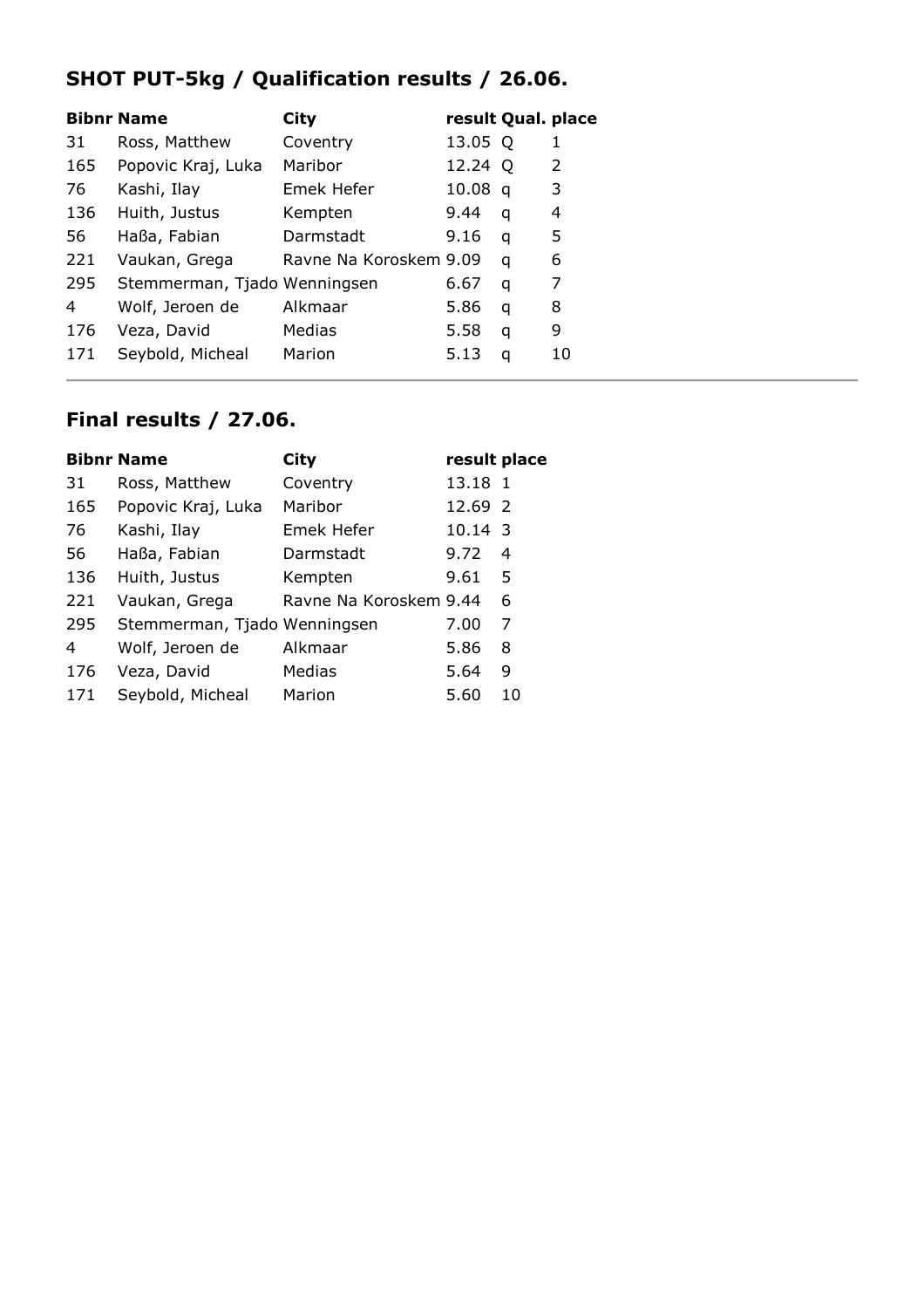#### **GIRLS**

# **100 m / Results per heat (qualifications) / 26.06.**

|                |                |              | <b>Heat Lane Bibnr Name</b> | <b>City</b>             |        | <b>Wind Time Qual. Place</b> |                          |
|----------------|----------------|--------------|-----------------------------|-------------------------|--------|------------------------------|--------------------------|
| $\mathbf{1}$   | 8              | 39           | Adikpe, Esther              | Coventry                | $-0.8$ | 12.54 Q                      | 1                        |
| $\mathbf{1}$   | 6              | 185          | Zhang, Shi-Han              | New Taipei City         | $-0.8$ | 12.79 Q                      | $\mathbf{1}$             |
| $\mathbf{1}$   | 5              | $\mathbf{1}$ | Wals, Didi                  | Alkmaar                 | $-0.8$ | 13.39 Q                      | $\mathbf{1}$             |
| $\mathbf{1}$   | 4              | 162          | Bostjancic, Nikita          | Maribor                 | $-0.8$ | 13.43 $q$                    | $\mathbf{1}$             |
| $\mathbf{1}$   | 3              | 292          | Körbis, Henrietta           | Wenningsen              | $-0.8$ | 13.67 q                      | $\mathbf{1}$             |
| $\mathbf{1}$   | $\mathbf{1}$   | 305          | Petrovskaia, Mariia         | Yekaterinburg           | $-0.8$ | 13.79q                       | $\mathbf{1}$             |
| $\mathbf{1}$   | 7              | 200          | Mathieson, Brienna          | Pittwater               | $-0.8$ | 13.95                        | $\mathbf{1}$             |
| $\mathbf{1}$   | $\overline{2}$ | 93           | Konc, Laura                 | Gradec                  | $-0.8$ | 14.10                        | $\mathbf{1}$             |
|                |                |              | <b>Heat Lane Bibnr Name</b> | <b>City</b>             |        | <b>Wind Time Qual. Place</b> |                          |
| $\overline{2}$ | 1              | 298          | Golubeva, Maria             | Yekaterinburg           |        | $+0.1$ 13.08 Q               | 1                        |
| $\overline{2}$ | 4              | 8            | Schoen, Anke                | Alkmaar                 |        | $+0.1$ 13.20 Q               | $\overline{2}$           |
| $\overline{2}$ | 6              | 265          | O'Reilly, Orla              | Tralee                  |        | $+0.1$ 13.23 Q               | 3                        |
| 2              | 5              | 64           | Brady, Zahra                | Edinburgh               |        | $+0.1$ 13.53 q               | $\overline{\mathcal{A}}$ |
| $\overline{2}$ | 3              | 158          | Chou, Chi Ian               | Macau                   |        | $+0.1$ 13.88                 | 5                        |
| $\overline{2}$ | $\overline{7}$ | 175          | Geaman, Andrea              | Medias                  |        | $+0.1$ 14.33                 | 6                        |
| $\overline{2}$ | 8              | 212          | Maucec, Saša                | Ptuij                   |        | $+0.1$ 14.34                 | $\overline{7}$           |
| $\overline{2}$ | $\overline{2}$ | 111          | Horakova, Eliska            | Karlovy Vary            |        | $+0.1$ 15.33                 | 8                        |
|                |                |              | <b>Heat Lane Bibnr Name</b> | <b>City</b>             |        | <b>Wind Time Qual. Place</b> |                          |
| 3              | 3              | 187          | Syu, Shih-Wun               | New Taipei City         |        | $+0.2$ 13.12 Q               | 1                        |
| 3              | 6              | 248          | Varga, Eszter               | Szombately              |        | $+0.2$ 13.26 Q               | 2                        |
| 3              | 4              | 144          | Pichonnaz, Keesha           | Lausanne                |        | $+0.2$ 13.59 Q               | 3                        |
| 3              | $\mathbf{1}$   | 288          | Bruttin, Marina             | Vevey                   |        | $+0.2$ 13.85                 | $\overline{\mathbf{4}}$  |
| 3              | 7              | 253          | Neumayer, Kitti             | Tata                    |        | $+0.2$ 14.00                 | 5                        |
| 3              | $\overline{2}$ | 95           | Licht, Noa                  | Jerusalem               |        | $+0.2$ 14.15                 | 6                        |
| 3              | 5              | 170          | Jackson, LeiLauna           | Marion                  |        | $+0.2$ 14.39                 | 7                        |
| 3              | 8              | 269          | Khamidullina, Kristina      | Tuimazy                 |        | $+0.2$ 14.41                 | 8                        |
|                |                |              | <b>Heat Lane Bibnr Name</b> | <b>City</b>             |        | <b>Wind Time Qual. Place</b> |                          |
| 4              | 3              | 62           | Johnstone, Kate             | Edinburgh               |        | $+0.7$ 12.53 Q               | 1                        |
| 4              | 1              | 192          | Okoro, Chinyere             | Oakland                 |        | $+0.7$ 12.57 Q               | 2                        |
| 4              | 4              | 129          | Juskeviciutte, Beatrice     | Kaunas                  |        | $+0.7$ 12.62 Q               | 3                        |
| 4              | 2              | 71           | Lapid, Romi                 | Emek Hefer              |        | $+0.7$ 13.34 q               | 4                        |
| 4              | 8              | 148          | Ben Amara, Melissa          | Lausanne                |        | $+0.7$ 13.37 q               | 5                        |
| 4              | 6              | 135          | Sapienza, Anna              | Kempten                 |        | $+0.7$ 13.73                 | 6                        |
| 4              | 5              | 5            | Brunt, Noa                  | Alkmaar                 |        | $+0.7$ 14.11                 | 7                        |
| 4              | 7              | 268          | Amineva, Juliia             | Tuimazy                 |        | $+0.7$ 16.22                 | 8                        |
|                |                |              | <b>Heat Lane Bibnr Name</b> | <b>City</b>             |        | <b>Wind Time Qual. Place</b> |                          |
| 5              | 3              | 236          | Tying Tan, Portia           | Singapore               | $-0.3$ | 13.27 Q                      | 1                        |
| 5              | 8              | 282          | Meh, Nea                    | Velenje                 | $-0.3$ | 13.27 Q                      | 2                        |
| 5              | 7              | 86           | Winkler, Pauline            | Freiberg                | $-0.3$ | 13.31 Q                      | 3                        |
| 5              | 4              | 152          | Stachowiak, Klaudia         | Leszno                  | $-0.3$ | 13.32 $q$                    | $\overline{\mathcal{A}}$ |
| 5              | 5              | 161          | Crcek, Monika               | Maribor                 | $-0.3$ | 13.53 $q$                    | 5                        |
| 5              | $\overline{2}$ | 156          | Ho, Si Nga                  | Macau                   | $-0.3$ | 14.05                        | 6                        |
| 5              | 6              | 229          | Kaucic, Kaja                | Sentilj                 | $-0.3$ | 14.15                        | 7                        |
| 5              | $\mathbf{1}$   | 214          | Mlinar, Ana                 | Ravne Na Koroskem - 0.3 |        | 14.44                        | 8                        |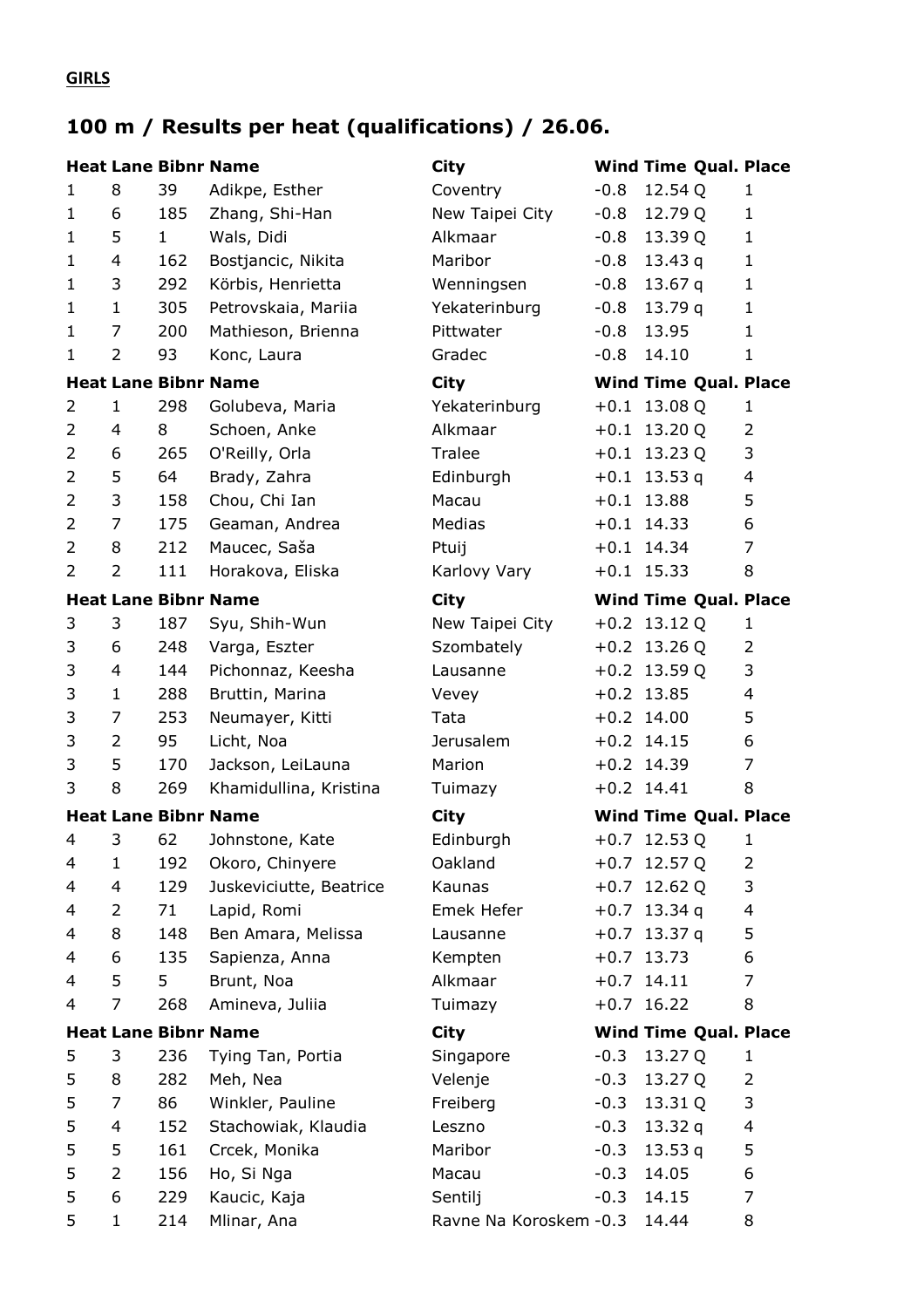|                |                |     | <b>Heat Lane Bibnr Name</b>           | <b>City</b>                  |            | <b>Wind Time Qual. Place</b> |                |
|----------------|----------------|-----|---------------------------------------|------------------------------|------------|------------------------------|----------------|
| 6              | 8              | 223 | Bjarnadóttir, Guðbjörg Jóna Reykjavik |                              |            | $+1.3$ 12.85 Q               | 1              |
| 6              | 7              | 188 | Tobin, Beth                           | North Lanarkshire            |            | $+1.3$ 13.19 Q               | $\overline{2}$ |
| 6              | 2              | 13  | Pinto, Andrea Shania                  | Bangalore                    |            | $+1.3$ 13.62 Q               | 3              |
| 6              | $\mathbf{1}$   | 216 | Verbovšek, Ana                        | Ravne Na Koroskem +1.3 13.81 |            |                              | $\overline{4}$ |
| 6              | 3              | 277 | Shovarho, Oleksandra                  | Uzhgorod                     |            | $+1.3$ 16.08                 | 5              |
| 6              | 4              | 211 | Turk, Doroteja                        | Ptuij                        | $+1.3$ DNS |                              |                |
| 6              | 6              | 227 | Vega Solano, Dahiana                  | San Marcos                   | $+1.3$ DNS |                              |                |
|                |                |     | <b>Heat Lane Bibnr Name</b>           | <b>City</b>                  |            | <b>Wind Time Qual. Place</b> |                |
| $\overline{7}$ | 6              | 193 | Glover, Marnae                        | Oakland                      |            | $+1.2$ 12.64 Q               | 1              |
| 7              | 8              | 289 | Pointet, Léonie                       | Vevey                        |            | $+1.2$ 12.80 Q               | 2              |
| 7              | 7              | 245 | Oroszy, Rebeka                        | Szombately                   |            | $+1.2$ 13.43 Q               | 3              |
| 7              | 2              | 276 | Zubak, Nikoletta                      | Uzhgorod                     |            | $+1.2$ 13.98                 | $\overline{4}$ |
| 7              | 4              | 207 | Kaube, Eva                            | Ptuij                        |            | $+1.2$ 14.42                 | 5              |
| 7              | 3              | 73  | Yogev, Tamar                          | Emek Hefer                   |            | $+1.2$ 14.45                 | 6              |
| 7              | 5              | 228 | Chaves, Marcela Fallas                | San Marcos                   |            | $+1.2$ 15.81                 | 7              |
|                |                |     | <b>Heat Lane Bibnr Name</b>           | <b>City</b>                  |            | <b>Wind Time Qual. Place</b> |                |
| 8              | 3              | 38  | Bates, Carly                          | Coventry                     |            | $+1.3$ 13.16 Q               | 1              |
| 8              | 4              | 98  | Spindel, Naama                        | <b>Jerusalem</b>             |            | $+1.3$ 13.21 Q               | $\overline{2}$ |
| 8              | 1              | 203 | Lee, Kandy                            | Pittwater                    |            | $+1.3$ 13.27 Q               | 3              |
| 8              | 5              | 70  | Wiesel, Shira                         | Emek Hefer                   |            | $+1.3$ 14.67                 | $\overline{4}$ |
| 8              | $\overline{2}$ | 283 | Salmic, Manca                         | Velenje                      |            | $+1.3$ 15.59                 | 5              |
| 8              | $\overline{7}$ | 50  | Lim, Sumi                             | Daegu                        |            | $+1.3$ 17.09                 | 6              |
| 8              | 6              | 88  | Bochmann, Henriëtte                   | Freiberg                     | $+1.3$ DNS |                              |                |
| 8              | 8              | 264 | Lynch, Sophie                         | Tralee                       | $+1.3$ DNS |                              |                |
|                |                |     | <b>Heat Lane Bibnr Name</b>           | <b>City</b>                  |            | <b>Wind Time Qual. Place</b> |                |
| 9              | 8              | 246 | Szombath, Klaudia                     | Szombately                   |            | $+2.6$ 12.77 Q               | $\mathbf{1}$   |
| 9              | 1              | 224 | Whitworth, Tiana Osk                  | Reykjavik                    |            | $+2.6$ 12.91 Q               | 2              |
| 9              | 3              | 40  | Poole, Anna                           | Coventry                     |            | $+2.6$ 12.96 Q               | 3              |
| 9              | 2              | 55  | Fenn, Julia                           | Darmstadt                    |            | $+2.6$ 13.35 q               | 4              |
| 9              | 7              | 190 | Hagerty, Eilidh                       | North Lanarkshire            |            | $+2.6$ 13.36 q               | 5              |
| 9              | 6              | 72  | Lavi, Shahar                          | Emek Hefer                   |            | $+2.6$ 14.31                 | 6              |
| 9              | 4              | 6   | Dorth, Michelle van                   | Alkmaar                      |            | $+2.6$ 14.69                 | $\overline{7}$ |
| 9              | 5              | 48  | Na, Hyewon                            | Daegu                        |            | $+2.6$ 16.88                 | 8              |
|                |                |     | <b>Heat Lane Bibnr Name</b>           | City                         |            | <b>Wind Time Qual. Place</b> |                |
| 10             | 1              | 234 | Oh, Raine                             | Singapore                    |            | $+0.5$ 13.25 Q               | 1              |
| 10             | 8              | 116 | Tothova, Patricie                     | Karlovy Vary                 |            | $+0.5$ 13.34 Q               | $\overline{2}$ |
| 10             | $\overline{2}$ | 163 | Prosen, Rene                          | Maribor                      |            | $+0.5$ 13.69 Q               | 3              |
| 10             | 7              | 59  | Winkelbrandt, Sina                    | Darmstadt                    |            | $+0.5$ 13.81                 | 4              |
| 10             | 4              | 14  | Bollepanda, Lisa Karippa              | Bangalore                    |            | $+0.5$ 13.87                 | 5              |
| 10             | 6              | 240 | Bourouni, Eleni                       | Sparta                       |            | $+0.5$ 13.88                 | 6              |
| 10             | 5              | 213 | Navodnik, Iza                         | Ravne Na Koroskem +0.5 14.24 |            |                              | $\overline{7}$ |
| 10             | 3              | 91  | Areh, Ana                             | Gradec                       |            | $+0.5$ 14.69                 | 8              |

## **Results total (qualifications)**

**Heat Lane Bibnr Name City Wind Time Qual. Place** 4 3 62 Johnstone, Kate Edinburgh +0.7 12.53 Q 1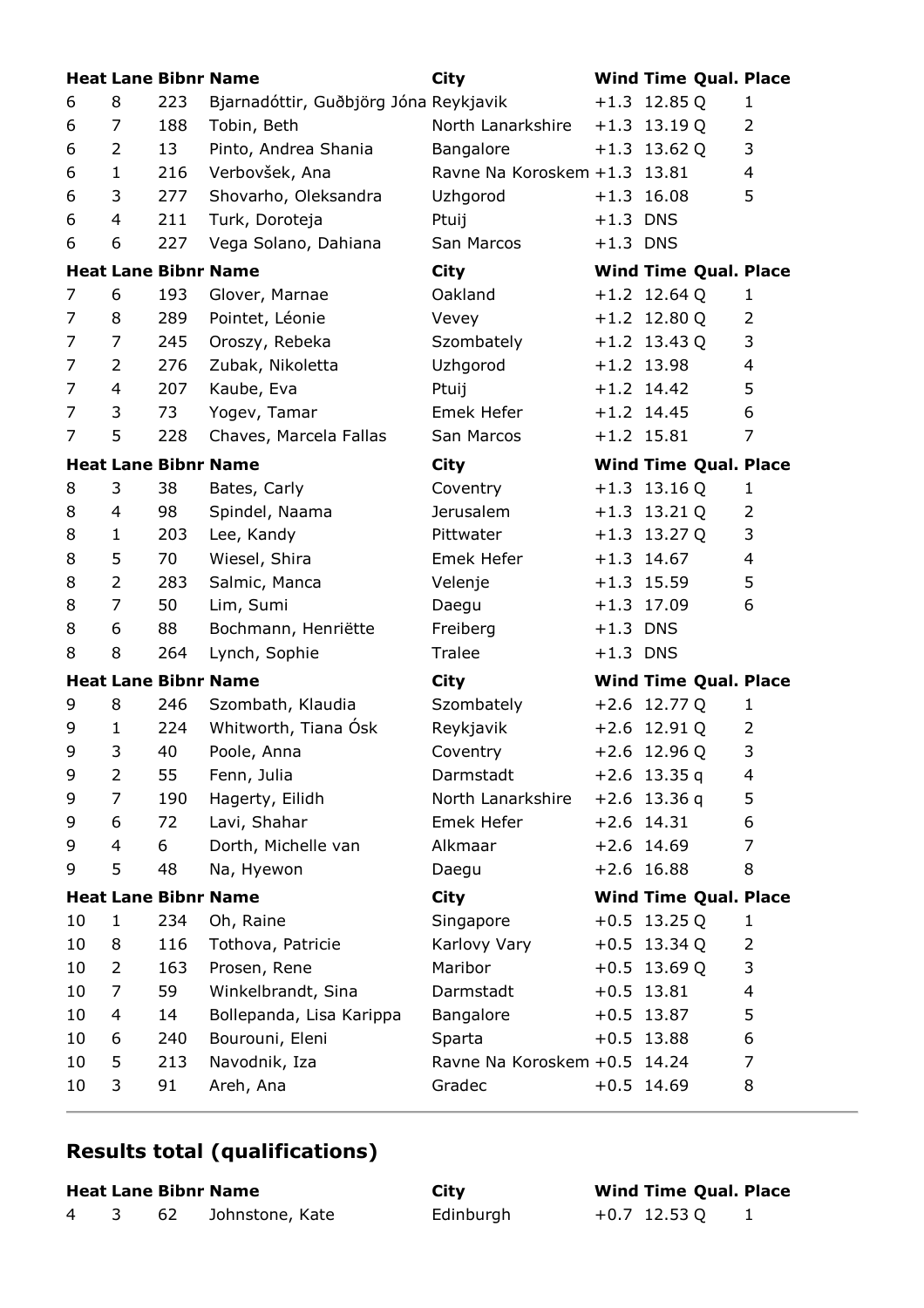| $\mathbf{1}$   | 8            | 39           | Adikpe, Esther                        | Coventry               | $-0.8$ | 12.54 Q        | 2  |
|----------------|--------------|--------------|---------------------------------------|------------------------|--------|----------------|----|
| 4              | 1            | 192          | Okoro, Chinyere                       | Oakland                | $+0.7$ | 12.57 Q        | 3  |
| 4              | 4            | 129          | Juskeviciutte, Beatrice               | Kaunas                 |        | $+0.7$ 12.62 Q | 4  |
| 7              | 6            | 193          | Glover, Marnae                        | Oakland                |        | $+1.2$ 12.64 Q | 5  |
| 9              | 8            | 246          | Szombath, Klaudia                     | Szombately             |        | $+2.6$ 12.77 Q | 6  |
| 1              | 6            | 185          | Zhang, Shi-Han                        | New Taipei City        | $-0.8$ | 12.79 Q        | 7  |
| 7              | 8            | 289          | Pointet, Léonie                       | Vevey                  |        | $+1.2$ 12.80 Q | 8  |
| 6              | 8            | 223          | Bjarnadóttir, Guðbjörg Jóna Reykjavik |                        | $+1.3$ | 12.85 Q        | 9  |
| 9              | $\mathbf{1}$ | 224          | Whitworth, Tiana Ósk                  | Reykjavik              |        | $+2.6$ 12.91 Q | 10 |
| 9              | 3            | 40           | Poole, Anna                           | Coventry               |        | $+2.6$ 12.96 Q | 11 |
| 2              | $\mathbf{1}$ | 298          | Golubeva, Maria                       | Yekaterinburg          | $+0.1$ | 13.08 Q        | 12 |
| 3              | 3            | 187          | Syu, Shih-Wun                         | New Taipei City        |        | $+0.2$ 13.12 Q | 13 |
| 8              | 3            | 38           | Bates, Carly                          | Coventry               |        | $+1.3$ 13.16 Q | 14 |
| 6              | 7            | 188          | Tobin, Beth                           | North Lanarkshire      |        | $+1.3$ 13.19 Q | 15 |
| $\overline{2}$ | 4            | 8            | Schoen, Anke                          | Alkmaar                | $+0.1$ | 13.20 Q        | 16 |
| 8              | 4            | 98           | Spindel, Naama                        | Jerusalem              |        | $+1.3$ 13.21 Q | 17 |
| 2              | 6            | 265          | O'Reilly, Orla                        | Tralee                 | $+0.1$ | 13.23 Q        | 18 |
| 10             | $\mathbf{1}$ | 234          | Oh, Raine                             | Singapore              |        | $+0.5$ 13.25 Q | 19 |
| 3              | 6            | 248          | Varga, Eszter                         | Szombately             |        | $+0.2$ 13.26 Q | 20 |
| 5              | 3            | 236          | Tying Tan, Portia                     | Singapore              | $-0.3$ | 13.27 Q        | 21 |
| 5              | 8            | 282          | Meh, Nea                              | Velenje                | $-0.3$ | 13.27 Q        | 21 |
| 8              | $\mathbf{1}$ | 203          | Lee, Kandy                            | Pittwater              |        | $+1.3$ 13.27 Q | 21 |
| 5              | 7            | 86           | Winkler, Pauline                      | Freiberg               | $-0.3$ | 13.31 Q        | 24 |
| 5              | 4            | 152          | Stachowiak, Klaudia                   | Leszno                 | $-0.3$ | 13.32 $q$      | 25 |
| 4              | 2            | 71           | Lapid, Romi                           | Emek Hefer             | $+0.7$ | 13.34q         | 26 |
| 10             | 8            | 116          | Tothova, Patricie                     | Karlovy Vary           |        | $+0.5$ 13.34 Q | 26 |
| 9              | 2            | 55           | Fenn, Julia                           | Darmstadt              | $+2.6$ | 13.35q         | 28 |
| 9              | 7            | 190          | Hagerty, Eilidh                       | North Lanarkshire      |        | $+2.6$ 13.36 q | 29 |
| 4              | 8            | 148          | Ben Amara, Melissa                    | Lausanne               | $+0.7$ | 13.37 q        | 30 |
| $\mathbf{1}$   | 5            | $\mathbf{1}$ | Wals, Didi                            | Alkmaar                | $-0.8$ | 13.39 Q        | 31 |
| 1              | 4            | 162          | Bostjancic, Nikita                    | Maribor                | $-0.8$ | 13.43 $q$      | 32 |
| 7              | 7            | 245          | Oroszy, Rebeka                        | Szombately             | $+1.2$ | 13.43 Q        | 32 |
| 2              | 5            | 64           | Brady, Zahra                          | Edinburgh              | $+0.1$ | 13.53 $q$      | 34 |
| 5              | 5            | 161          | Crcek, Monika                         | Maribor                | $-0.3$ | 13.53 $q$      | 34 |
| 3              | 4            | 144          | Pichonnaz, Keesha                     | Lausanne               |        | $+0.2$ 13.59 Q | 36 |
| 6              | 2            | 13           | Pinto, Andrea Shania                  | Bangalore              | $+1.3$ | 13.62 Q        | 37 |
| 1              | 3            | 292          | Körbis, Henrietta                     | Wenningsen             | $-0.8$ | 13.67 $q$      | 38 |
| 10             | 2            | 163          | Prosen, Rene                          | Maribor                | $+0.5$ | 13.69 Q        | 39 |
| 4              | 6            | 135          | Sapienza, Anna                        | Kempten                | $+0.7$ | 13.73 $q$      | 40 |
| 1              | $\mathbf{1}$ | 305          | Petrovskaia, Mariia                   | Yekaterinburg          | $-0.8$ | 13.79          | 41 |
| 6              | $\mathbf{1}$ | 216          | Verbovšek, Ana                        | Ravne Na Koroskem +1.3 |        | 13.81          | 42 |
| 10             | 7            | 59           | Winkelbrandt, Sina                    | Darmstadt              | $+0.5$ | 13.81          | 42 |
| 3              | 1            | 288          | Bruttin, Marina                       | Vevey                  |        | $+0.2$ 13.85   | 44 |
| 10             | 4            | 14           | Bollepanda, Lisa Karippa              | Bangalore              |        | $+0.5$ 13.87   | 45 |
| $\overline{2}$ | 3            | 158          | Chou, Chi Ian                         | Macau                  |        | $+0.1$ 13.88   | 46 |
| 10             | 6            | 240          | Bourouni, Eleni                       | Sparta                 | $+0.5$ | 13.88          | 46 |
| $\mathbf 1$    | 7            | 200          | Mathieson, Brienna                    | Pittwater              | $-0.8$ | 13.95          | 48 |
| 7              | 2            | 276          | Zubak, Nikoletta                      | Uzhgorod               |        | $+1.2$ 13.98   | 49 |
| 3              | 7            | 253          | Neumayer, Kitti                       | Tata                   |        | $+0.2$ 14.00   | 50 |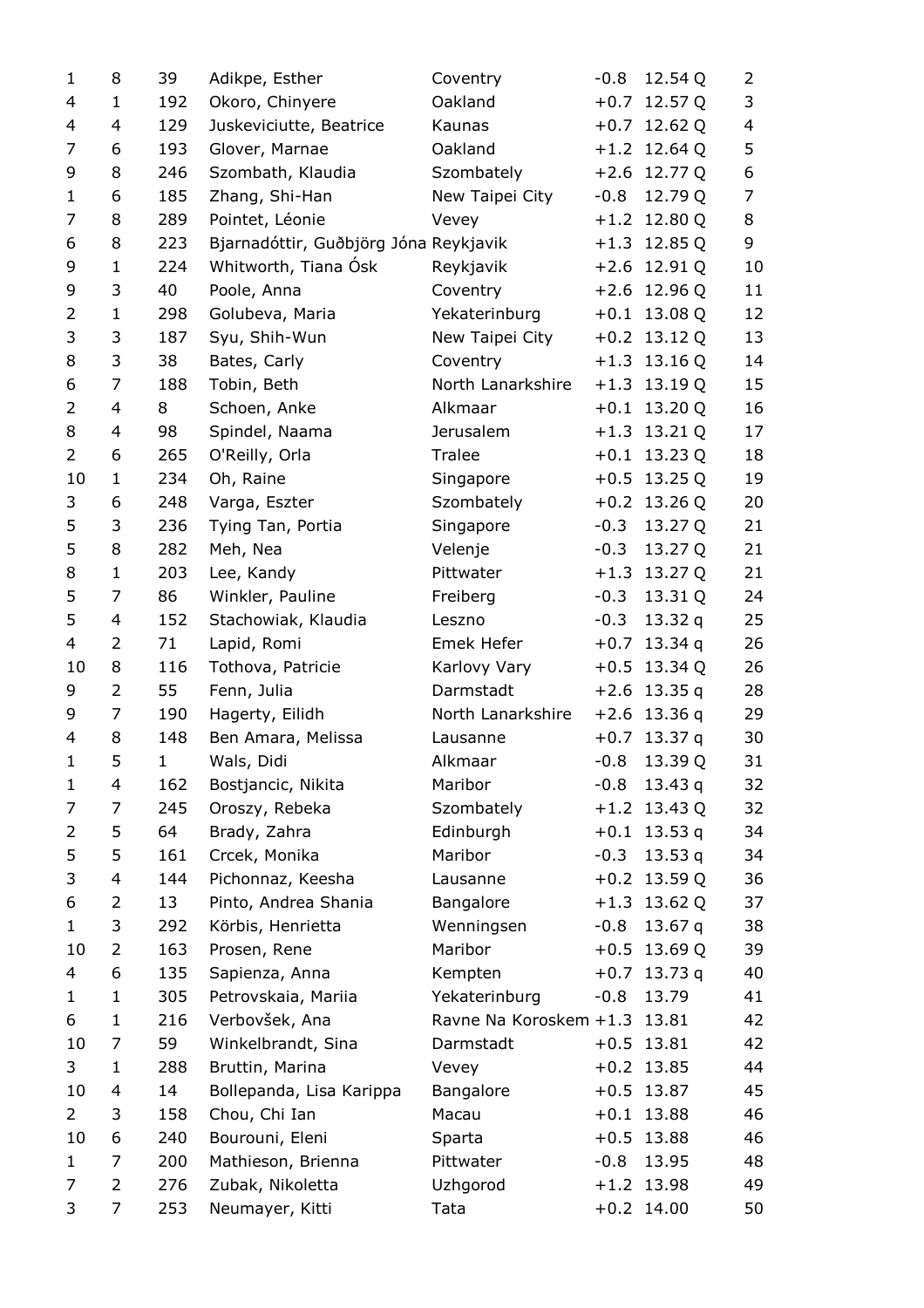| 5              | $\overline{2}$ | 156 | Ho, Si Nga             | Macau                        | $-0.3$     | 14.05        | 51 |
|----------------|----------------|-----|------------------------|------------------------------|------------|--------------|----|
| $\mathbf{1}$   | $\overline{2}$ | 93  | Konc, Laura            | Gradec                       | $-0.8$     | 14.10        | 52 |
| 4              | 5              | 5   | Brunt, Noa             | Alkmaar                      |            | $+0.7$ 14.11 | 53 |
| 3              | $\overline{2}$ | 95  | Licht, Noa             | Jerusalem                    |            | $+0.2$ 14.15 | 54 |
| 5              | 6              | 229 | Kaucic, Kaja           | Sentilj                      | $-0.3$     | 14.15        | 54 |
| 10             | 5              | 213 | Navodnik, Iza          | Ravne Na Koroskem +0.5 14.24 |            |              | 56 |
| 9              | 6              | 72  | Lavi, Shahar           | Emek Hefer                   |            | $+2.6$ 14.31 | 57 |
| $\overline{2}$ | 7              | 175 | Geaman, Andrea         | Medias                       |            | $+0.1$ 14.33 | 58 |
| $\overline{2}$ | 8              | 212 | Maucec, Saša           | Ptuij                        |            | $+0.1$ 14.34 | 59 |
| 3              | 5              | 170 | Jackson, LeiLauna      | Marion                       |            | $+0.2$ 14.39 | 60 |
| 3              | 8              | 269 | Khamidullina, Kristina | Tuimazy                      |            | $+0.2$ 14.41 | 61 |
| 7              | $\overline{4}$ | 207 | Kaube, Eva             | Ptuij                        |            | $+1.2$ 14.42 | 62 |
| 5              | $\mathbf{1}$   | 214 | Mlinar, Ana            | Ravne Na Koroskem - 0.3      |            | 14.44        | 63 |
| 7              | 3              | 73  | Yogev, Tamar           | Emek Hefer                   |            | $+1.2$ 14.45 | 64 |
| 8              | 5              | 70  | Wiesel, Shira          | Emek Hefer                   |            | $+1.3$ 14.67 | 65 |
| 9              | 4              | 6   | Dorth, Michelle van    | Alkmaar                      |            | $+2.6$ 14.69 | 66 |
| 10             | 3              | 91  | Areh, Ana              | Gradec                       |            | $+0.5$ 14.69 | 66 |
| $\overline{2}$ | $\overline{2}$ | 111 | Horakova, Eliska       | Karlovy Vary                 |            | $+0.1$ 15.33 | 68 |
| 8              | $\overline{2}$ | 283 | Salmic, Manca          | Velenje                      |            | $+1.3$ 15.59 | 69 |
| 7              | 5              | 228 | Chaves, Marcela Fallas | San Marcos                   |            | $+1.2$ 15.81 | 70 |
| 6              | 3              | 277 | Shovarho, Oleksandra   | Uzhgorod                     |            | $+1.3$ 16.08 | 71 |
| 4              | 7              | 268 | Amineva, Juliia        | Tuimazy                      |            | $+0.7$ 16.22 | 72 |
| 9              | 5              | 48  | Na, Hyewon             | Daegu                        |            | $+2.6$ 16.88 | 73 |
| 8              | $\overline{7}$ | 50  | Lim, Sumi              | Daegu                        |            | $+1.3$ 17.09 | 74 |
| 6              | 4              | 211 | Turk, Doroteja         | Ptuij                        | $+1.3$ DNS |              |    |
| 6              | 6              | 227 | Vega Solano, Dahiana   | San Marcos                   | $+1.3$ DNS |              |    |
| 8              | 6              | 88  | Bochmann, Henriëtte    | Freiberg                     | $+1.3$ DNS |              |    |
| 8              | 8              | 264 | Lynch, Sophie          | Tralee                       | $+1.3$ DNS |              |    |
|                |                |     |                        |                              |            |              |    |

# **Quarter final / 26.06.**

|                |   |     | <b>Heat Lane Bibnr Name</b>           | <b>City</b>     | wind time    |   | Qual. place |
|----------------|---|-----|---------------------------------------|-----------------|--------------|---|-------------|
| 1              | 4 | 62  | Johnstone, Kate                       | Edinburgh       | $+1.3$ 12.53 | Q | 1           |
| 4              | 5 | 185 | Zhang, Shi-Han                        | New Taipei City | $+1.4$ 12.65 | Q | 2           |
| $\overline{2}$ | 4 | 39  | Adikpe, Esther                        | Coventry        | $+0.8$ 12.70 | Q | 3           |
| 3              | 3 | 187 | Syu, Shih-Wun                         | New Taipei City | $+0.7$ 12.73 | Q | 4           |
| 5              | 4 | 193 | Glover, Marnae                        | Oakland         | $-1.3$ 12.76 | Q | 5           |
| 3              | 4 | 192 | Okoro, Chinyere                       | Oakland         | $+0.7$ 12.82 | Q | 6           |
| $\overline{2}$ | 5 | 223 | Bjarnadóttir, Guðbjörg Jóna Reykjavik |                 | $+0.8$ 12.86 | Q | 7           |
| 3              | 5 | 289 | Pointet, Léonie                       | Vevey           | $+0.7$ 13.00 | Q | 8           |
| 5              | 5 | 246 | Szombath, Klaudia                     | Szombately      | $-1.3$ 13.04 | Q | 9           |
| 2              | 3 | 298 | Golubeva, Maria                       | Yekaterinburg   | $+0.8$ 13.06 | Q | 10          |
| $\mathbf{1}$   | 5 | 224 | Whitworth, Tiana Osk                  | Reykjavik       | $+1.3$ 13.11 | Q | 11          |
| 4              | 3 | 38  | Bates, Carly                          | Coventry        | $+1.4$ 13.11 | Q | 12          |
| 1              | 3 | 40  | Poole, Anna                           | Coventry        | $+1.3$ 13.15 | Q | 13          |
| $\overline{2}$ | 6 | 234 | Oh, Raine                             | Singapore       | $+0.8$ 13.26 | q | 14          |
| 3              | 7 | 203 | Lee, Kandy                            | Pittwater       | $+0.7$ 13.34 | q | 15          |
| $\overline{2}$ | 2 | 162 | Bostjancic, Nikita                    | Maribor         | $+0.8$ 13.35 | q | 16          |
| 4              | 8 | 116 | Tothova, Patricie                     | Karlovy Vary    | $+1.4$ 13.35 | Q | 17          |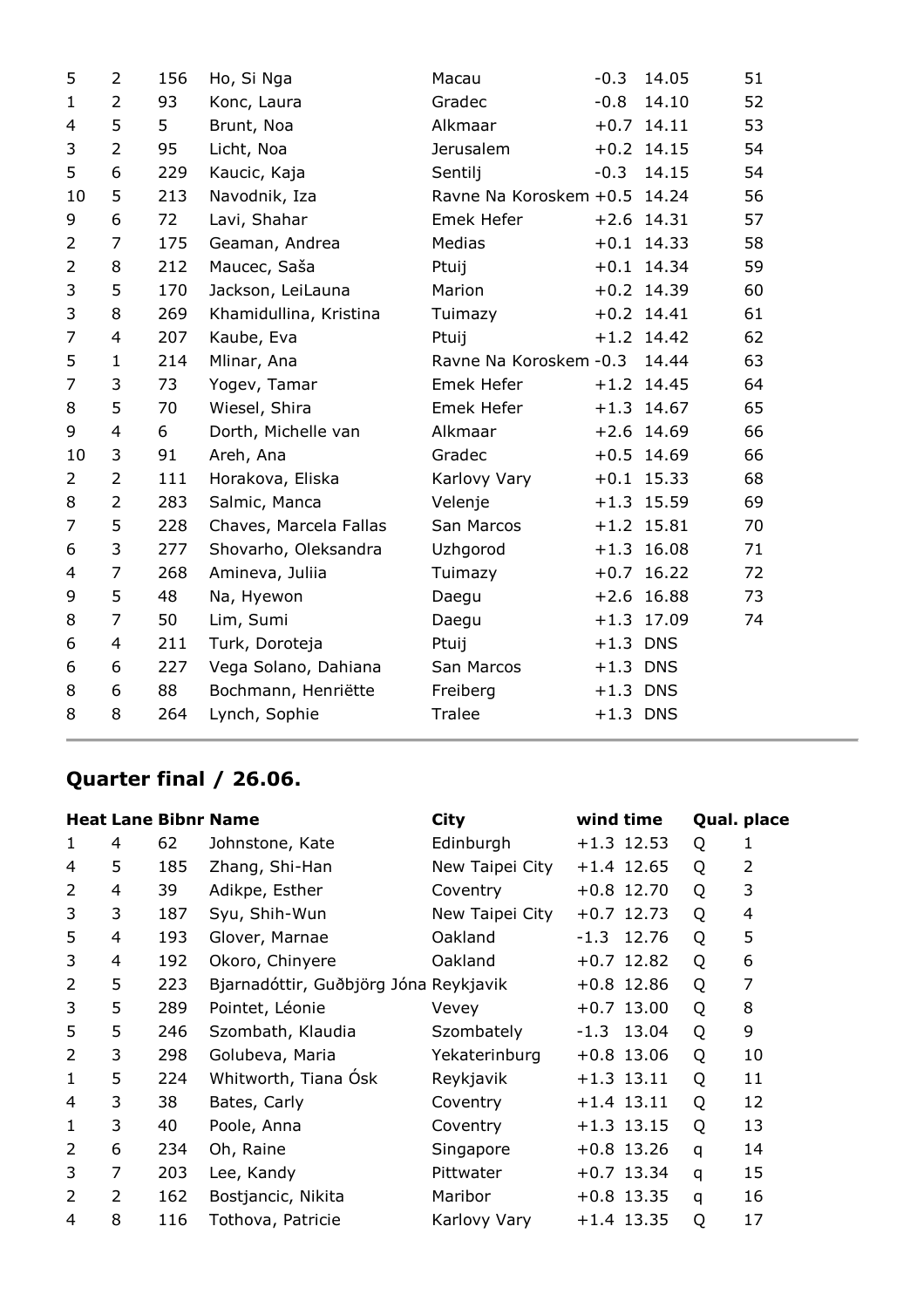| 1              | 6              | 248          | Varga, Eszter           | Szombately                   |            | $+1.3$ 13.36     | q | 18 |
|----------------|----------------|--------------|-------------------------|------------------------------|------------|------------------|---|----|
| 3              | 6              | 265          | O'Reilly, Orla          | Tralee                       |            | $+0.7$ 13.38     | q | 19 |
| 4              | 7              | 86           | Winkler, Pauline        | Freiberg                     |            | $+1.4$ 13.41     | q | 20 |
| 3              | $\overline{2}$ | 245          | Oroszy, Rebeka          | Szombately                   |            | $+0.7$ 13.43     | q | 21 |
| 4              | $\overline{2}$ | 64           | Brady, Zahra            | Edinburgh                    |            | $+1.4$ 13.4305 q |   | 22 |
| $\mathbf{1}$   | 7              | 236          | Tying Tan, Portia       | Singapore                    |            | $+1.3$ 13.4308 q |   | 23 |
| $\mathbf{1}$   | $\overline{2}$ | $\mathbf{1}$ | Wals, Didi              | Alkmaar                      |            | $+1.3$ 13.4383   |   | 24 |
| 5              | $\overline{7}$ | 152          | Stachowiak, Klaudia     | Leszno                       |            | $-1.3$ 13.44     | Q | 25 |
| $\mathbf{1}$   | 8              | 148          | Ben Amara, Melissa      | Lausanne                     |            | $+1.3$ 13.45     |   | 26 |
| 4              | 6              | 98           | Spindel, Naama          | Jerusalem                    |            | $+1.4$ 13.51     |   | 27 |
| 5              | 6              | 8            | Schoen, Anke            | Alkmaar                      |            | $-1.3$ 13.51     |   | 28 |
| $\overline{2}$ | $\overline{7}$ | 282          | Meh, Nea                | Velenje                      |            | $+0.8$ 13.57     |   | 29 |
| 3              | $\mathbf{1}$   | 292          | Körbis, Henrietta       | Wenningsen                   |            | $+0.7$ 13.58     |   | 30 |
| 3              | 8              | 55           | Fenn, Julia             | Darmstadt                    |            | $+0.7$ 13.60     |   | 31 |
| 5              | 3              | 188          | Tobin, Beth             | North Lanarkshire -1.3 13.65 |            |                  |   | 32 |
| 5              | 8              | 71           | Lapid, Romi             | Emek Hefer                   |            | $-1.3$ 13.68     |   | 33 |
| 5              | $\overline{2}$ | 161          | Crcek, Monika           | Maribor                      |            | $-1.3$ 13.70     |   | 34 |
| $\overline{2}$ | $\mathbf{1}$   | 163          | Prosen, Rene            | Maribor                      |            | $+0.8$ 13.71     |   | 35 |
| $\overline{2}$ | 8              | 190          | Hagerty, Eilidh         | North Lanarkshire +0.8 13.73 |            |                  |   | 36 |
| 4              | 1              | 13           | Pinto, Andrea Shania    | Bangalore                    |            | $+1.4$ 13.73     |   | 37 |
| $\mathbf{1}$   | $\mathbf{1}$   | 135          | Sapienza, Anna          | Kempten                      |            | $+1.3$ 13.77     |   | 38 |
| 5              | $\mathbf{1}$   | 144          | Pichonnaz, Keesha       | Lausanne                     |            | $-1.3$ 13.93     |   | 39 |
| 4              | 4              | 129          | Juskeviciutte, Beatrice | Kaunas                       | $+1.4$ DNS |                  |   |    |

## **Results semi final / 27.06.**

|     | <b>Bibnr. Name</b>                    | <b>City</b>                | <b>Wind Result</b>                     |    | Place Qual.  |                |
|-----|---------------------------------------|----------------------------|----------------------------------------|----|--------------|----------------|
| 193 | Glover, Marnae                        | Oakland                    | $+3.1$ 12.28                           | 1  | Q            | A-final        |
| 62  | Johnstone, Kate                       | Edinburgh                  | $+2.9$ 12.42 (12.412) 2                |    | Q            | A-final        |
| 185 | Zhang, Shi-Han                        | New Taipei City +3.1 12.44 |                                        | 3  | Q            | A-final        |
| 192 | Okoro, Chinyere                       | Oakland                    | $+2.9$ 12.47                           | 4  | Q            | A-final        |
| 39  | Adikpe, Esther                        | Coventry                   | $+4.6$ 12.57                           | 5  | Q            | A-final        |
| 223 | Bjarnadóttir, Guðbjörg Jóna Reykjavik |                            | $+2.9$ 12.61                           | 6  | q            | A-final        |
| 246 | Szombath, Klaudia                     | Szombately                 | $+4.6$ 12.68                           | 7  | Q            | A-final        |
| 234 | Oh, Raine                             | Singapore                  | $+3.1$ 12.72 (12.712) 8                |    | q            | A-final        |
| 289 | Pointet, Léonie                       | Vevey                      | +3.1 12.72 (12.719) 9                  |    | $\mathsf{q}$ | <b>B-final</b> |
| 298 | Golubeva, Maria                       | Yekaterinburg              | +4.6 12.91                             | 10 | q            | <b>B-final</b> |
| 224 | Whitworth, Tiana Ósk                  | Reykjavik                  | $+3.1$ 12.97                           | 11 | q            | <b>B-final</b> |
| 162 | Bostjancic, Nikita                    | Maribor                    | $+4.6$ 13.01                           | 12 | q            | <b>B-final</b> |
| 40  | Poole, Anna                           | Coventry                   | $+2.9$ 13.03                           | 13 | q            | <b>B-final</b> |
| 86  | Winkler, Pauline                      | Freiberg                   | +3.1 13.03 (13.027) 14                 |    | q            | <b>B-final</b> |
| 152 | Stachowiak, Klaudia                   | Leszno                     | $+2.9$ 13.10                           | 15 | q            | <b>B-final</b> |
| 236 | Tying Tan, Portia                     | Singapore                  | $+3.1$ 13.11                           | 16 | $\mathsf{q}$ | <b>B-final</b> |
| 38  | Bates, Carly                          | Coventry                   | $+2.9$ 13.17                           | 17 |              |                |
| 64  | Brady, Zahra                          | Edinburgh                  | $+4.6$ 13.17                           | 18 |              |                |
| 265 | O'Reilly, Orla                        | Tralee                     | $+2.9$ 13.24                           | 19 |              |                |
| 248 | Varga, Eszter                         | Szombately                 | $+2.9$ 13.25                           | 20 |              |                |
| 116 | Tothova, Patricie                     | Karlovy Vary               | $+3.1$ 13.28                           | 21 |              |                |
| 187 | Syu, Shih-Wun                         |                            | New Taipei City +4.6 13.32 (13.319) 22 |    |              |                |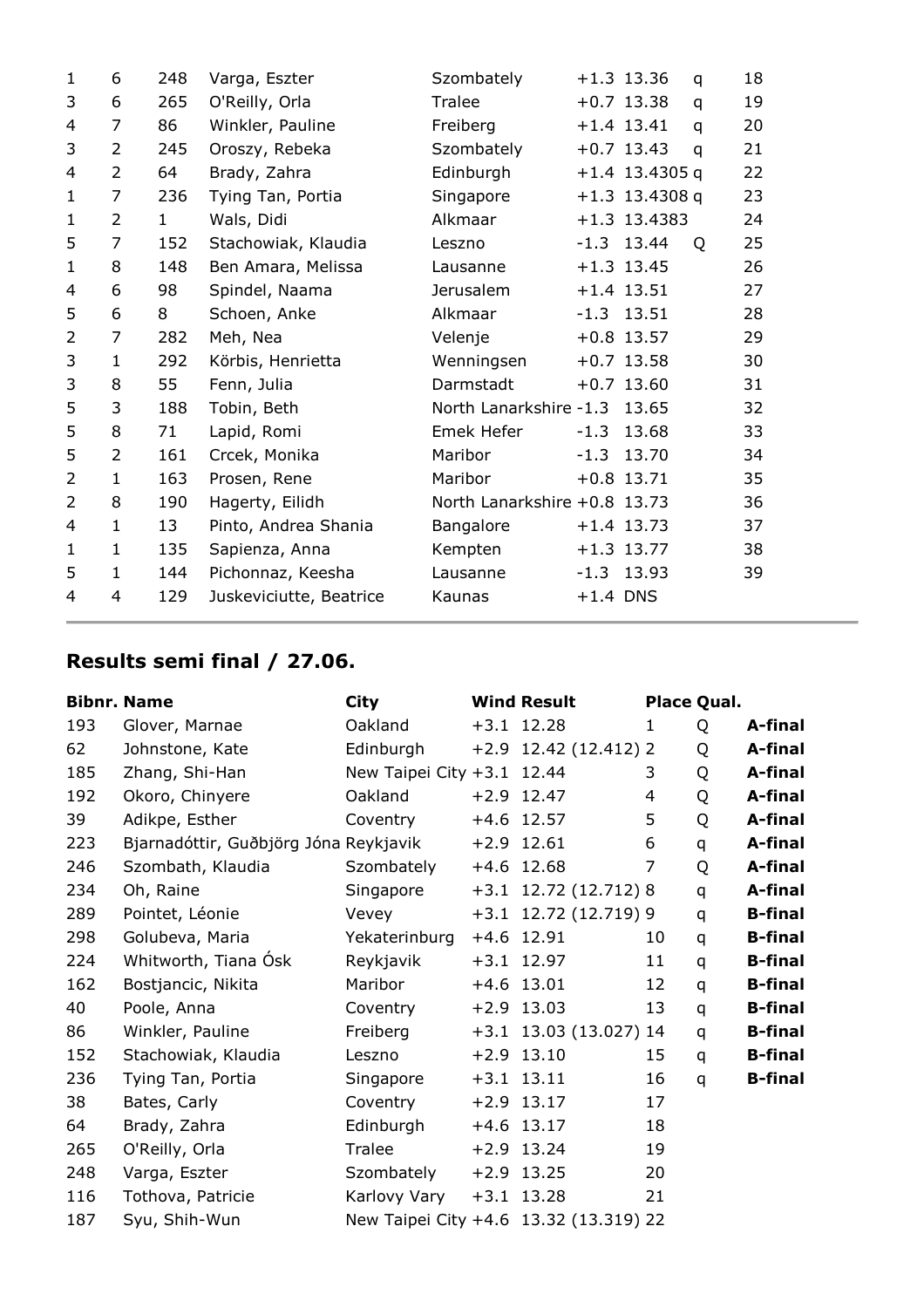| 203 Lee, Kandy     | Pittwater  | +4.6 13.32 (13.319) 23 |    |
|--------------------|------------|------------------------|----|
| 245 Oroszy, Rebeka | Szombately | +4.6 13.37             | 24 |

## **A-final / 28.06.**

|                |     | <b>Place Bibnr Name</b>               | City                 | <b>Wind Time</b> |       |
|----------------|-----|---------------------------------------|----------------------|------------------|-------|
| $\mathbf{1}$   | 62  | Johnstone, Kate                       | Edinburgh            | $-0.1$           | 12.43 |
| 2              | 39  | Adikpe, Esther                        | Coventry             | $-0.1$           | 12.45 |
| 3              | 192 | Okoro, Chinyere                       | Oakland              | $-0.1$           | 12.59 |
| $\overline{4}$ | 193 | Glover, Marnae                        | Oakland              | $-0.1$           | 12.62 |
| 5              | 185 | Zhang, Shi-Han                        | New Taipei City -0.1 |                  | 12.85 |
| 6              | 246 | Szombath, Klaudia                     | Szombately           | $-0.1$           | 12.91 |
| 7              | 223 | Bjarnadóttir, Guðbjörg Jóna Reykjavik |                      | $-0.1$           | 13.00 |
| 8              | 234 | Oh, Raine                             | Singapore            | $-0.1$           | 13.32 |

#### **B-final / 28.06.**

|     |                    | City                                                                                   |                                |                                                |
|-----|--------------------|----------------------------------------------------------------------------------------|--------------------------------|------------------------------------------------|
| 289 | Pointet, Léonie    | Vevey                                                                                  | $+1.1$                         | 12.87                                          |
| 224 |                    |                                                                                        |                                | $+1.1$ 13.15                                   |
| 298 |                    |                                                                                        |                                |                                                |
| 40  | Poole, Anna        | Coventry                                                                               |                                | $+1.1$ 13.24                                   |
| 86  | Winkler, Pauline   | Freiberg                                                                               |                                | $+1.1$ 13.29                                   |
| 162 | Bostjancic, Nikita | Maribor                                                                                |                                | $+1.1$ 13.34                                   |
| 152 |                    | Leszno                                                                                 | $+1.1$                         | 13.39                                          |
| 236 |                    | Singapore                                                                              |                                | DNS                                            |
|     |                    | <b>Place Bibnr Name</b><br>Golubeva, Maria<br>Stachowiak, Klaudia<br>Tying Tan, Portia | Whitworth, Tiana Ósk Reykjavik | <b>Wind Time</b><br>Yekaterinburg $+1.1$ 13.20 |

## **800 m / Results per heat / 26.06.**

|                |   |     | <b>Heat Lane Bibnr Name</b>  | <b>City</b>                 | Time        | Qual. Place        |
|----------------|---|-----|------------------------------|-----------------------------|-------------|--------------------|
| 1              | 3 | 218 | Stern, Ana                   | Ravne Na Koroskem 2.28.88 Q |             | 1                  |
| 1              | 3 | 267 | O'Connell, Mary              | Tralee                      | 2.33.81 Q   | $\overline{2}$     |
| $\mathbf{1}$   | 5 | 63  | Boyd, Anna                   | Edinburgh                   | 2.33.87 Q   | 3                  |
| 1              | 6 | 271 | Khakimova, Sabina            | Tuimazy                     | $2.34.14$ q | 6                  |
| $\mathbf{1}$   | 5 | 241 | Dionysopoulou, Ioanna Sparta |                             | 2.35.80q    | 5                  |
| 1              | 1 | 74  | Milrod, Shira                | Emek Hefer                  | 2.39.61     | 4                  |
| $\mathbf{1}$   | 2 | 17  | Girish, Tejaswini            | <b>Bangalore</b>            | 2.47.11     | 7                  |
| 1              | 4 | 132 | Mayer, Anna                  | Kempten                     | 2.52.10     | 8                  |
|                |   |     |                              |                             |             |                    |
|                |   |     | <b>Heat Lane Bibnr Name</b>  | <b>City</b>                 | <b>Time</b> | <b>Qual. Place</b> |
| 2              | 6 | 2   | Diepen, Nina van             | Alkmaar                     | 2.32.91 Q   | 1                  |
| 2              | 2 | 28  | Pintaric, Nina               | Celje                       | 2.34.48 Q   | $\overline{2}$     |
| 2              | 3 | 195 | Lyri, Myriam Sofia           | Patras                      | 2.34.50 Q   | 3                  |
| 2              | 5 | 89  | Bannach, Jule                | Freiberg                    | 2.36.79q    | 4                  |
| $\overline{2}$ | 4 | 147 | Guyot, Léonie                | Lausanne                    | $2.38.24$ q | 5                  |
| 2              | 3 | 217 | Navodnik, Hana               | Ravne Na Koroskem 2.41.05   |             | 6                  |
| 2              | 5 | 266 | O'Connor, Clodagh            | Tralee                      | 2.42.19     | 7                  |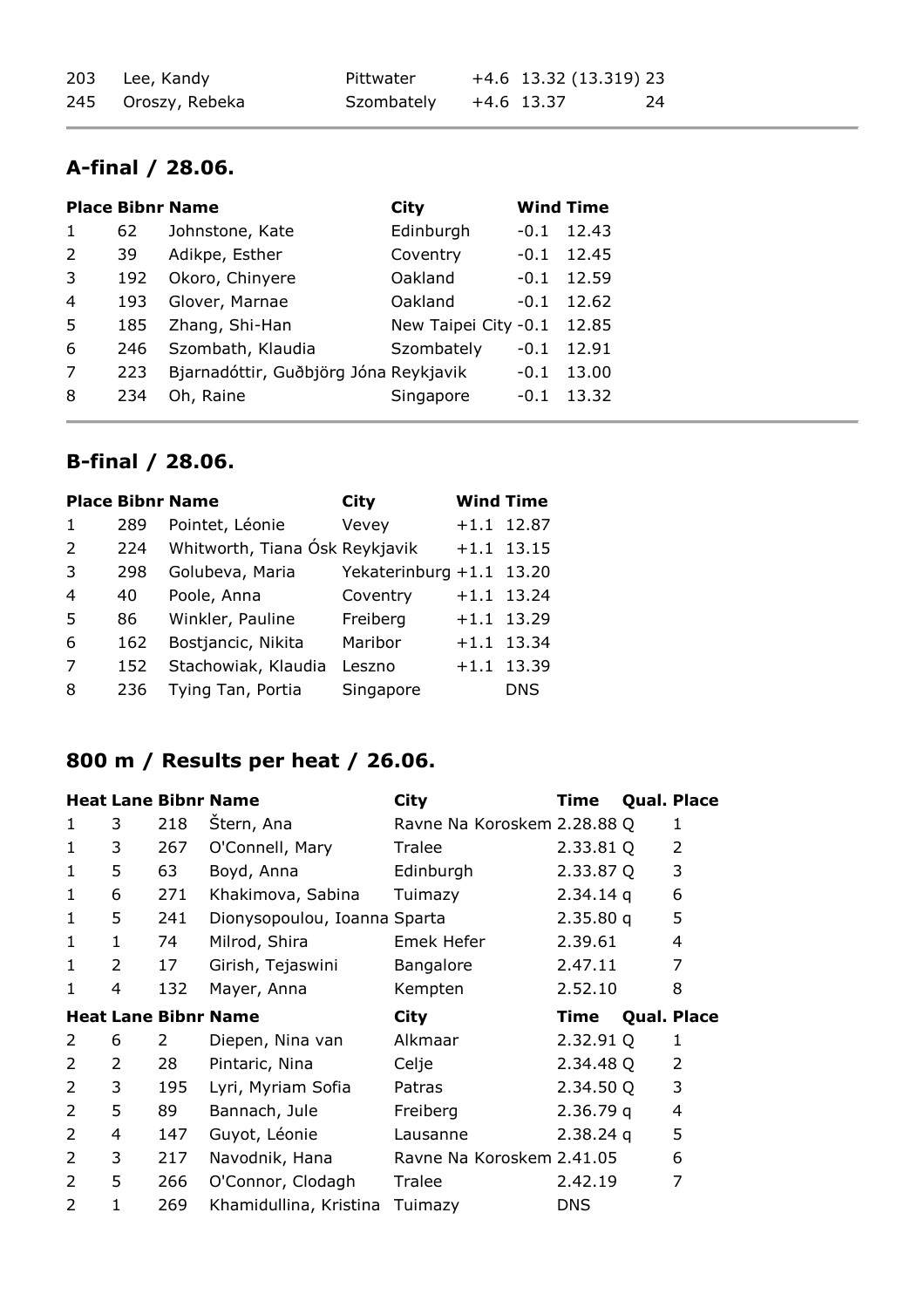|   |                |     | <b>Heat Lane Bibnr Name</b>       | <b>City</b>                 | <b>Time</b> | Qual. Place        |
|---|----------------|-----|-----------------------------------|-----------------------------|-------------|--------------------|
| 3 | 5              | 293 | Wistokat, Johanna                 | Wenningsen                  | 2.26.30 Q   | 1                  |
| 3 | $\overline{4}$ | 189 | Somerville, Lucy                  | North Lanarkshire           | 2.27.74 Q   | $\overline{2}$     |
| 3 | 5              | 160 | Sernc, Marusa                     | Maribor                     | 2.32.10 Q   | 3                  |
| 3 | $\overline{2}$ | 254 | Molnár, Anna                      | Tata                        | 2.35.80q    | $\overline{4}$     |
| 3 | 3              | 174 | Todoran, Andra                    | Medias                      | 2.39.10     | 5                  |
| 3 | $\mathbf{1}$   | 110 | Buresova, Veronika                | Karlovy Vary                | 2.42.27     | 6                  |
| 3 | 3              | 94  | Pisnik, Veronika                  | Gradec                      | 2.47.74     | 7                  |
| 3 | 6              | 81  | Gard, Jaycie                      | Florence                    | 3.14.78     | 8                  |
|   |                |     | <b>Heat Lane Bibnr Name</b>       | <b>City</b>                 | <b>Time</b> | <b>Qual. Place</b> |
| 4 | 4              | 182 | Chen, Chia-Ni                     | New Taipei City             | 2.25.95 Q   | 1                  |
| 4 | $\mathbf{1}$   | 36  | Minshull, Ellie                   | Coventry                    | 2.28.37 Q   | $\overline{2}$     |
| 4 | 6              | 284 | Podkrižnik, Tjaša                 | Velenje                     | 2.28.96 Q   | 3                  |
| 4 | $\overline{2}$ | 114 | Sedlecka, Kristyna                | Karlovy Vary                | 2.32.29q    | $\overline{4}$     |
| 4 | 5              | 57  | Horst, Annalena                   | Darmstadt                   | 2.32.58q    | 5                  |
| 4 | 5              | 37  | Taylor, Megan                     | Coventry                    | 2.35.80q    | 6                  |
| 4 | 3              | 290 | Stuby, Caroline                   | Vevey                       | 2.44.41     | 7                  |
| 4 | 3              | 80  | McCown, Sarah                     | Florence                    | 3.11.46     | 8                  |
|   |                |     | <b>Heat Lane Bibnr Name</b>       | <b>City</b>                 | <b>Time</b> | <b>Qual. Place</b> |
| 5 | 1              | 294 | Fortmann, Marilena                | Wenningsen                  | 2.30.78 Q   | 1                  |
| 5 | 3              | 215 | Dretnik, Urška                    | Ravne Na Koroskem 2.31.01 Q |             | $\overline{2}$     |
| 5 | 2              | 299 | Komarova, Sofia                   | Yekaterinburg               | 2.31.03 Q   | 3                  |
| 5 | 4              | 159 | Heinrih, Eva                      | Maribor                     | 2.32.75q    | $\overline{4}$     |
| 5 | 5              | 300 | Chernykh, Yulia                   | Yekaterinburg               | 2.45.23     | 5                  |
| 5 | 3              | 99  | Gabai, Timna                      | Jerusalem                   | 2.47.75     | 6                  |
| 5 | 6              | 177 | Vasiu, Catalina                   | Medias                      | 2.52.70     | 7                  |
| 5 | 5              | 228 | Chaves, Marcela Fallas San Marcos |                             | <b>DNS</b>  |                    |
| 5 | 6              | 26  | Ocvirk, Tija                      | Celje                       | <b>DNS</b>  |                    |

#### **Results total**

|   |   |     | <b>Heat Lane Bibnr Name</b> | <b>City</b>                 | <b>Time</b> | Qual. Place |
|---|---|-----|-----------------------------|-----------------------------|-------------|-------------|
| 4 | 4 | 182 | Chen, Chia-Ni               | New Taipei City             | 2.25.95 Q   | 1           |
| 3 | 5 | 293 | Wistokat, Johanna           | Wenningsen                  | 2.26.30 Q   | 2           |
| 3 | 4 | 189 | Somerville, Lucy            | North Lanarkshire           | 2.27.74 Q   | 3           |
| 4 | 1 | 36  | Minshull, Ellie             | Coventry                    | 2.28.37Q    | 4           |
| 1 | 3 | 218 | Štern, Ana                  | Ravne Na Koroskem 2.28.88 Q |             | 5           |
| 4 | 6 | 284 | Podkrižnik, Tjaša           | Velenje                     | 2.28.96 Q   | 6           |
| 5 | 1 | 294 | Fortmann, Marilena          | Wenningsen                  | 2.30.78 Q   | 7           |
| 5 | 3 | 215 | Dretnik, Urška              | Ravne Na Koroskem 2.31.01 Q |             | 8           |
| 5 | 2 | 299 | Komarova, Sofia             | Yekaterinburg               | 2.31.03 Q   | 9           |
| 3 | 5 | 160 | Sernc, Marusa               | Maribor                     | 2.32.10 Q   | 10          |
| 4 | 2 | 114 | Sedlecka, Kristyna          | Karlovy Vary                | 2.32.29q    | 11          |
| 4 | 5 | 57  | Horst, Annalena             | Darmstadt                   | $2.32.58$ q | 12          |
| 5 | 4 | 159 | Heinrih, Eva                | Maribor                     | $2.32.75$ q | 13          |
| 2 | 6 | 2   | Diepen, Nina van            | Alkmaar                     | 2.32.91 Q   | 14          |
| 1 | 3 | 267 | O'Connell, Mary             | Tralee                      | 2.33.81 Q   | 15          |
| 1 | 5 | 63  | Boyd, Anna                  | Edinburgh                   | 2.33.87 Q   | 16          |
| 1 | 6 | 271 | Khakimova, Sabina           | Tuimazy                     | $2.34.14$ q | 17          |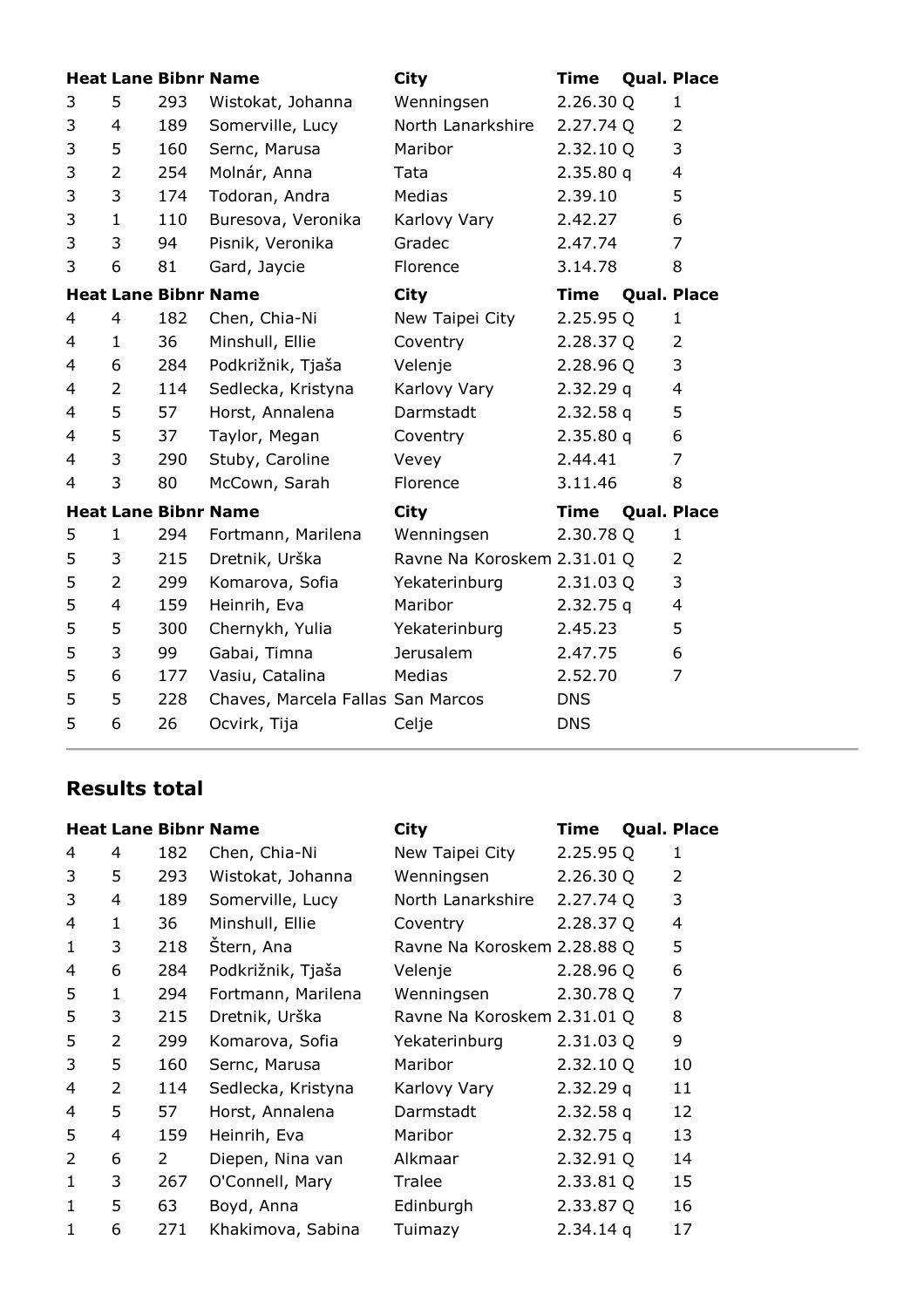| $\overline{2}$           | 2              | 28  | Pintaric, Nina                    | Celje                     | 2.34.48 Q   | 18 |
|--------------------------|----------------|-----|-----------------------------------|---------------------------|-------------|----|
| 2                        | 3              | 195 | Lyri, Myriam Sofia                | Patras                    | 2.34.50 Q   | 19 |
| $\mathbf{1}$             | 5              | 241 | Dionysopoulou, Ioanna Sparta      |                           | 2.35.80q    | 20 |
| 3                        | $\overline{2}$ | 254 | Molnár, Anna                      | Tata                      | 2.35.80q    | 21 |
| $\overline{\mathcal{L}}$ | 5              | 37  | Taylor, Megan                     | Coventry                  | 2.35.80q    | 22 |
| $\overline{2}$           | 5              | 89  | Bannach, Jule                     | Freiberg                  | 2.36.79q    | 23 |
| $\overline{2}$           | 4              | 147 | Guyot, Léonie                     | Lausanne                  | $2.38.24$ q | 24 |
| 3                        | 3              | 174 | Todoran, Andra                    | Medias                    | 2.39.10     | 25 |
| $\mathbf{1}$             | $\mathbf{1}$   | 74  | Milrod, Shira                     | Emek Hefer                | 2.39.61     | 26 |
| 2                        | 3              | 217 | Navodnik, Hana                    | Ravne Na Koroskem 2.41.05 |             | 27 |
| $\overline{2}$           | 5              | 266 | O'Connor, Clodagh                 | Tralee                    | 2.42.19     | 28 |
| 3                        | $\mathbf{1}$   | 110 | Buresova, Veronika                | Karlovy Vary              | 2.42.27     | 29 |
| 4                        | 3              | 290 | Stuby, Caroline                   | Vevey                     | 2.44.41     | 30 |
| 5                        | 5              | 300 | Chernykh, Yulia                   | Yekaterinburg             | 2.45.23     | 31 |
| 1                        | $\overline{2}$ | 17  | Girish, Tejaswini                 | Bangalore                 | 2.47.11     | 32 |
| 3                        | 3              | 94  | Pisnik, Veronika                  | Gradec                    | 2.47.74     | 33 |
| 5                        | 3              | 99  | Gabai, Timna                      | <b>Jerusalem</b>          | 2.47.75     | 34 |
| 1                        | 4              | 132 | Mayer, Anna                       | Kempten                   | 2.52.10     | 35 |
| 5                        | 6              | 177 | Vasiu, Catalina                   | <b>Medias</b>             | 2.52.70     | 36 |
| 4                        | 3              | 80  | McCown, Sarah                     | Florence                  | 3.11.46     | 37 |
| 3                        | 6              | 81  | Gard, Jaycie                      | Florence                  | 3.14.78     | 38 |
| $\overline{2}$           | $\mathbf{1}$   | 269 | Khamidullina, Kristina            | Tuimazy                   | <b>DNS</b>  |    |
| 5                        | 5              | 228 | Chaves, Marcela Fallas San Marcos |                           | <b>DNS</b>  |    |
| 5                        | 6              | 26  | Ocvirk, Tija                      | Celje                     | <b>DNS</b>  |    |

#### **Results semi final / 27.06.**

| <b>Heat Lane Bibnr Name</b> |  |  |
|-----------------------------|--|--|
|-----------------------------|--|--|

|                |                |                | <b>Heat Lane Bibnr Name</b> | <b>City</b>                 | <b>Time</b> | <b>Qual. Place</b> |                |
|----------------|----------------|----------------|-----------------------------|-----------------------------|-------------|--------------------|----------------|
| 2              | 4              | 218            | Štern, Ana                  | Ravne Na Koroskem 2.24.68 Q |             | 1                  | A-final        |
| 3              | 3              | 189            | Somerville, Lucy            | North Lanarkshire           | 2.24.97Q    | 2                  | A-final        |
| 2              | 5              | $\overline{2}$ | Diepen, Nina van            | Alkmaar                     | 2.25.82 Q   | 3                  | A-final        |
| $\mathbf{1}$   | 3              | 182            | Chen, Chia-Ni               | New Taipei City             | 2.25.98 Q   | 4                  | A-final        |
| 3              | 4              | 36             | Minshull, Ellie             | Coventry                    | 2.26.50Q    | 5                  | A-final        |
| $\overline{2}$ | 3              | 293            | Wistokat, Johanna           | Wenningsen                  | $2.27.31$ q | 6                  | A-final        |
| $\overline{2}$ | 3              | 215            | Dretnik, Urška              | Ravne Na Koroskem 2.27.45 q |             | 7                  | A-final        |
| $\mathbf{1}$   | 4              | 284            | Podkrižnik, Tjaša           | Velenje                     | 2.29.50 Q   | 8                  | A-final        |
| 3              | 1              | 37             | Taylor, Megan               | Coventry                    | $2.29.64$ q | 9                  | <b>B-final</b> |
| $\mathbf{1}$   | 3              | 294            | Fortmann, Marilena          | Wenningsen                  | 2.29.95q    | 10                 | <b>B-final</b> |
| 3              | 5              | 160            | Sernc, Marusa               | Maribor                     | 2.30.33q    | 11                 | <b>B-final</b> |
| $\mathbf{1}$   | 5              | 159            | Heinrih, Eva                | Maribor                     | $2.31.54$ q | 12                 | <b>B-final</b> |
| 3              | 6              | 63             | Boyd, Anna                  | Edinburgh                   | 2.31.70q    | 13                 | <b>B-final</b> |
| 2              | 1              | 89             | Bannach, Jule               | Freiberg                    | 2.32.70q    | 14                 | <b>B-final</b> |
| $\overline{2}$ | 5              | 114            | Sedlecka, Kristyna          | Karlovy Vary                | $2.32.87$ q | 15                 | <b>B-final</b> |
| 3              | 3              | 299            | Komarova, Sofia             | Yekaterinburg               | $2.33.14$ q | 16                 | <b>B-final</b> |
| 3              | $\overline{2}$ | 254            | Molnár, Anna                | Tata                        | 2.33.41     | 17                 |                |
| $\mathbf{1}$   | 5              | 57             | Horst, Annalena             | Darmstadt                   | 2.34.31     | 18                 |                |
| 1              | 6              | 28             | Pintaric, Nina              | Celje                       | 2.36.08     | 19                 |                |
| $\overline{2}$ | 6              | 271            | Khakimova, Sabina           | Tuimazy                     | 2.37.63     | 20                 |                |
| 1              | 1              | 147            | Guyot, Léonie               | Lausanne                    | 2.40.74     | 21                 |                |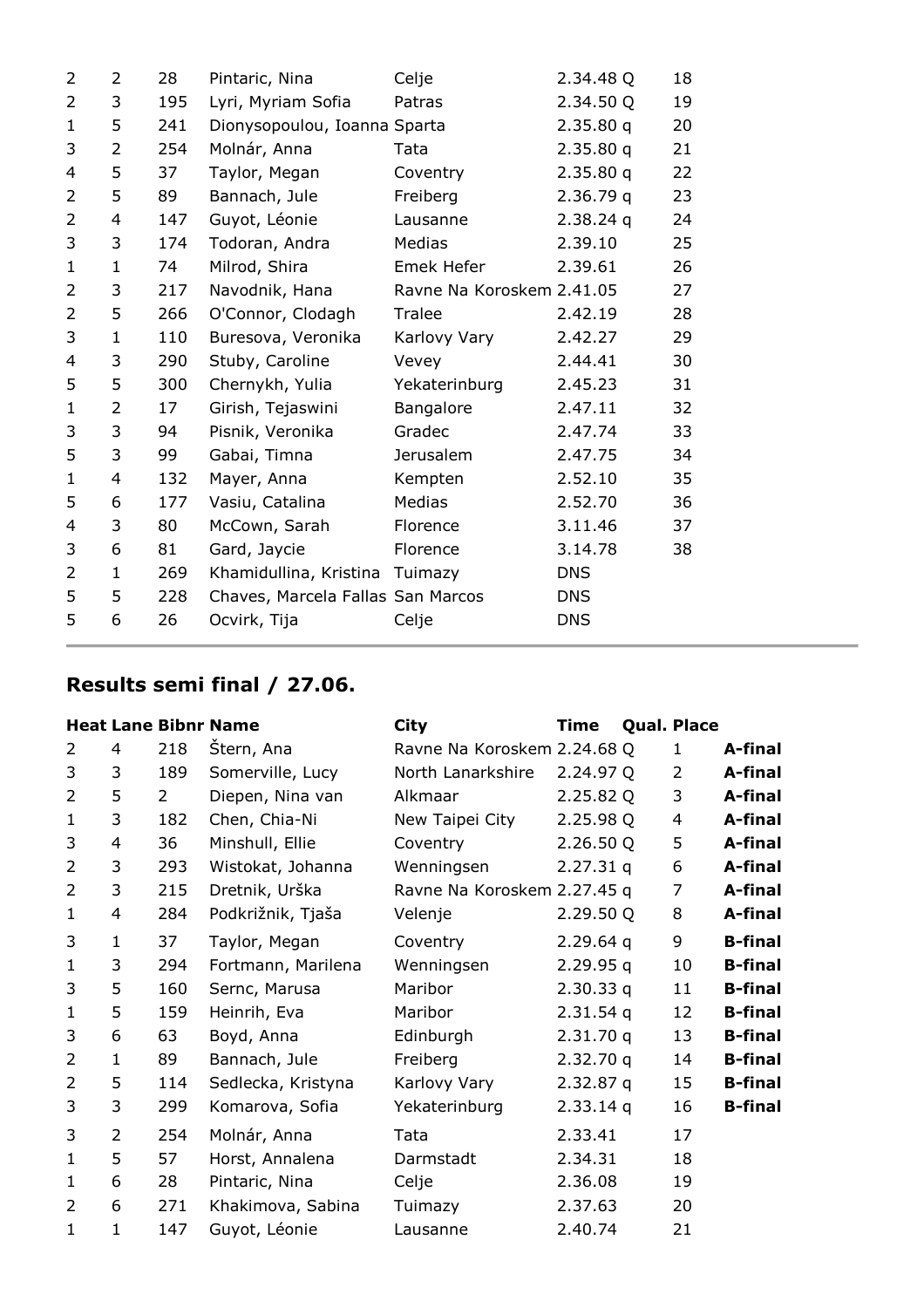|  | 3 5 267 O'Connell, Mary              | Tralee | 2.42.24 | -22 - |
|--|--------------------------------------|--------|---------|-------|
|  | 1 2 195 Lyri, Myriam Sofia Patras    |        | 2.42.37 | -23 - |
|  | 2 2 241 Dionysopoulou, Ioanna Sparta |        | 2.46.35 | - 24  |

#### **Results A-final / 28.06.**

|                |             | <b>Place Bibnr Name</b>      | City                      | <b>Time</b> |
|----------------|-------------|------------------------------|---------------------------|-------------|
| 1              | 189         | Somerville, Lucy             | North Lanarkshire         | 2.19.04     |
| 2              | 218         | Štern, Ana                   | Ravne Na Koroskem 2.20.76 |             |
| 3              | $2^{\circ}$ | Diepen, Nina van Alkmaar     |                           | 2.21.16     |
| $\overline{4}$ | 182         | Chen, Chia-Ni                | New Taipei City           | 2.21.39     |
| 5              | 215         | Dretnik, Urška               | Ravne Na Koroskem 2.22.61 |             |
| 6              | 284         | Podkrižnik, Tjaša            | Velenje                   | 2.25.51     |
| 7              | 36          | Minshull, Ellie              | Coventry                  | 2.25.93     |
| 8              | 293         | Wistokat, Johanna Wenningsen |                           | 2.26.69     |
|                |             |                              |                           |             |

#### **Results B-final / 28.06.**

|              |     | <b>Place Bibnr Name</b>       | City              | <b>Time</b> |
|--------------|-----|-------------------------------|-------------------|-------------|
| $\mathbf{1}$ | 294 | Fortmann, Marilena Wenningsen |                   | 2.28.01     |
| 2            | 160 | Sernc, Marusa                 | Maribor           | 2.29.60     |
| 3            | 63  | Boyd, Anna                    | Edinburgh         | 2.30.30     |
| 4            | 114 | Sedlecka, Kristyna            | Karlovy Vary      | 2.30.46     |
| .5           | 89  | Bannach, Jule                 | Freiberg          | 2.30.59     |
| 6            | 159 | Heinrih, Eva                  | Maribor           | 2.33.29     |
| 7            | 37  | Taylor, Megan                 | Coventry          | 2.36.18     |
|              | 299 | Komarova, Sofia               | Yekaterinburg DNS |             |

## **4x100 m / Results qualifications / 28.06.**

|                |             |     | <b>HEAT LANE bibnr bibnrs</b> | <b>CITY</b>                                   | <b>TIME PLACE QUAL.</b> |     |
|----------------|-------------|-----|-------------------------------|-----------------------------------------------|-------------------------|-----|
| 4              | 3           | 191 | 191, 192, 194, 193 Oakland    |                                               | 49.61 1                 | q A |
| 4              | 6           | 40  | 40, 38, 36, 39 Coventry       |                                               | 50.582                  | q A |
| 1              | 4           | 185 |                               | 185, 182, 184, 187 New Tapei City             | 50.753                  | q A |
| 3              | 2           | 234 | 234, 235, 236, 233 Singapore  |                                               | 50.904                  | q A |
| $\mathbf{1}$   | 3           | 225 | 225, 223, 226, 224 Reykjavik  |                                               | 51.115                  | q A |
| 4              | 5           | 11  | 11, 1, 8, 5 Alkmaar           |                                               | 51.726                  | q A |
| 3              | 6           | 144 | 144, 146, 148, 147 Lausanne   |                                               | 52.587                  | q B |
| 1              | $\mathbf 1$ | 60  | 60, 57, 59, 55 Darmstadt      |                                               | 53.558                  | q B |
| 2              | 5           | 202 | 202, 203, 201, 204 Pittwater  |                                               | 53.959                  | q B |
| 2              | $\mathbf 1$ | 88  | 88, 89, 86, 85 Freiberg       |                                               | 54.29 10                | q B |
| 3              | $\mathbf 1$ | 209 | 209, 208, 207, 212 Ptuij      |                                               | 54.38 11                | q B |
| 4              | 1           | 133 | 133, 135, 132, 134 Kempten    |                                               | 54.38 12                | q B |
| 3              | 5           | 299 |                               | 299, 296, 305, 298 Yekaterinburg              | 54.99 13                |     |
| 3              | 3           | 70  |                               | 70, 72, 73, 71 Emek Hefer                     | 55.12 14                |     |
| 4              | 2           | 213 |                               | 213, 214, 217, 216 Ravne Na Koroskem 55.73 15 |                         |     |
| $\overline{2}$ | 2           | 91  | 91, 93, 90, 94 Gradec         |                                               | 55.77 16                |     |
| 4              | 4           | 261 | 261, 256, 255, 253 Tata       |                                               | 55.84 17                |     |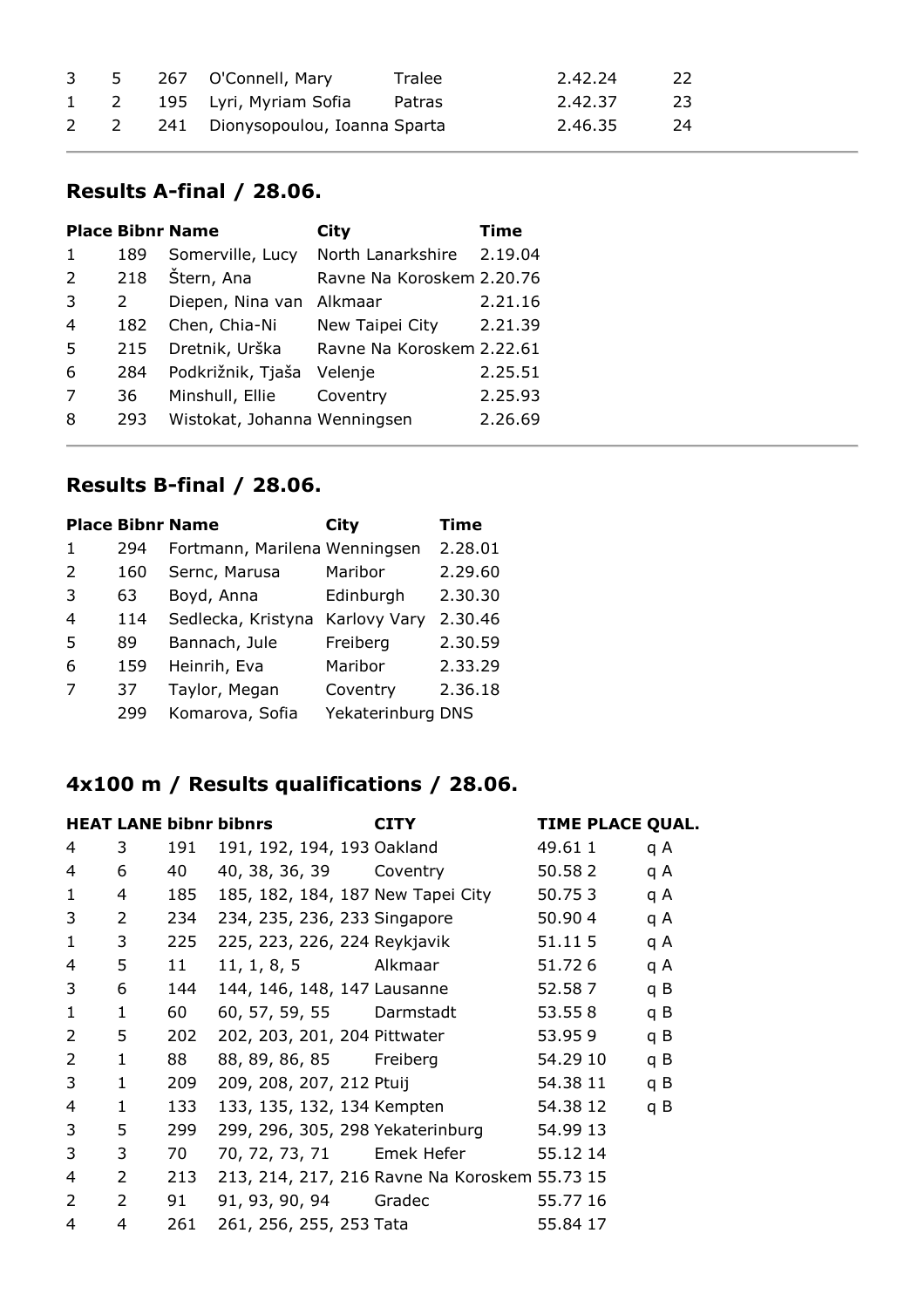| 4 | 17 17, 15, 14, 13 Bangalore       | 55.91 18 |
|---|-----------------------------------|----------|
|   | 1 5 241 241, 243, 240, 242 Sparta | 56.19 19 |
|   | 1 2 50 50, 53, 52, 49 Daegu       | 75.79 20 |

#### **Results A-final / 28.06.**

|                | place Bibnr 1st athlete Bibnrs team |                                         | City    | time  |
|----------------|-------------------------------------|-----------------------------------------|---------|-------|
|                | 191                                 | 191, 192, 194, 193 Oakland              |         | 49.25 |
| 2              | 185                                 | 185, 182, 184, 187 New Tapei City 49.96 |         |       |
| 3              | 40                                  | 40, 38, 36, 39 Coventry                 |         | 50.30 |
| $\overline{4}$ | 234                                 | 234, 235, 236, 233 Singapore            |         | 50.41 |
| -5             | 225                                 | 225, 223, 226, 224 Reykjavik            |         | 50.93 |
| -6             | 11                                  | 11, 1, 8, 5                             | Alkmaar | 51.73 |
|                |                                     |                                         |         |       |

## **Results B-final / 28.06.**

|               | place Bibnr 1st athlete Bibnrs team |                                    | City         | time  |
|---------------|-------------------------------------|------------------------------------|--------------|-------|
|               | 144                                 | 144, 146, 148, 147 Lausanne 52.31  |              |       |
| $\mathcal{L}$ | 133                                 | 133, 135, 132, 134 Kempten         |              | 53.69 |
| -२            | 209                                 | 209, 208, 207, 212 Ptuij           |              | 53.98 |
|               | 202                                 | 202, 203, 201, 204 Pittwater 54.45 |              |       |
|               | 60                                  | 60, 57, 59, 55                     | Darmstadt DQ |       |

## **LONG JUMP / Qualification results / 26.06.**

|     | <b>Bibnr Name</b>                        | <b>City</b>      | result                | wind Qual. place |              |
|-----|------------------------------------------|------------------|-----------------------|------------------|--------------|
| 27  | Pepelnak, Eva                            | Celje            | 5.48                  | $+1.6$ Q         | 2            |
| 233 | Rozario, Tia Louise                      | Singapore        | 5.11                  | $+0.9 Q$         | 3            |
| 184 | Yang, Hsueh-Chin                         | New Taipei City  | 5.05                  | $+0.0 Q$         | 4            |
| 134 | Jürgens, Lavinja                         | Kempten          | 5.04                  | $+1.6 Q$         | 5            |
| 276 | Zubak, Nikoletta                         | Uzhgorod         | 4.96                  | $+2.1$ q         | $\mathbf{1}$ |
| 248 | Varga, Eszter                            | Szombately       | 4.94                  | $+1.5$ q         | 6            |
| 191 | Rivera, Briona                           | Oakland          | 4.94                  | $+1.6$ q         | 7            |
| 13  | Pinto, Andrea Shania                     | Bangalore        | 4.93                  | $+2.2$ q         | 8            |
| 253 | Neumayer, Kitti                          | Tata             | 4.92                  | $-0.1$ q         | 9            |
| 39  | Adikpe, Esther                           | Coventry         | 4.92                  | $+1.1$ q         | 10           |
| 223 | Bjarnadóttir, Guðbjörg Jóna              | Reykjavik        | 4.90                  | $+1.8$ q         | 11           |
| 59  | Winkelbrandt, Sina                       | Darmstadt        | 4.88 $(4.76) + 1.2$ q |                  | 12           |
| 200 | Mathieson, Brienna                       | Pittwater        | $4.88(4.73)+0.0$      |                  | 13           |
| 131 | Gumauskaite, Agniete                     | Kaunas           | 4.79                  | $+1.5$           | 13           |
| 96  | Hamami, Rotem                            | <b>Jerusalem</b> | 4.75                  | $+2.2$           | 15           |
| 85  | Halang, Elisa                            | Freiberg         | 4.75                  | $+2.0$           | 16           |
| 265 | O'Reilly, Orla                           | Tralee           | 4.71                  | $+2.6$           | 17           |
| 289 | Pointet, Léonie                          | Vevey            | 4.67                  | $+1.1$           | 18           |
| 40  | Poole, Anna                              | Coventry         | 4.65                  | $+0.9$           | 19           |
| 201 | Jacques, Georgie                         | Pittwater        | 4.65                  | $+1.9$           | 20           |
| 197 | Anagnopoulou, Nikolitsa Athanasia Patras |                  | 4.65                  | $+2.0$           | 21           |
| 93  | Konc, Laura                              | Gradec           | 4.63                  | $+0.9$           | 22           |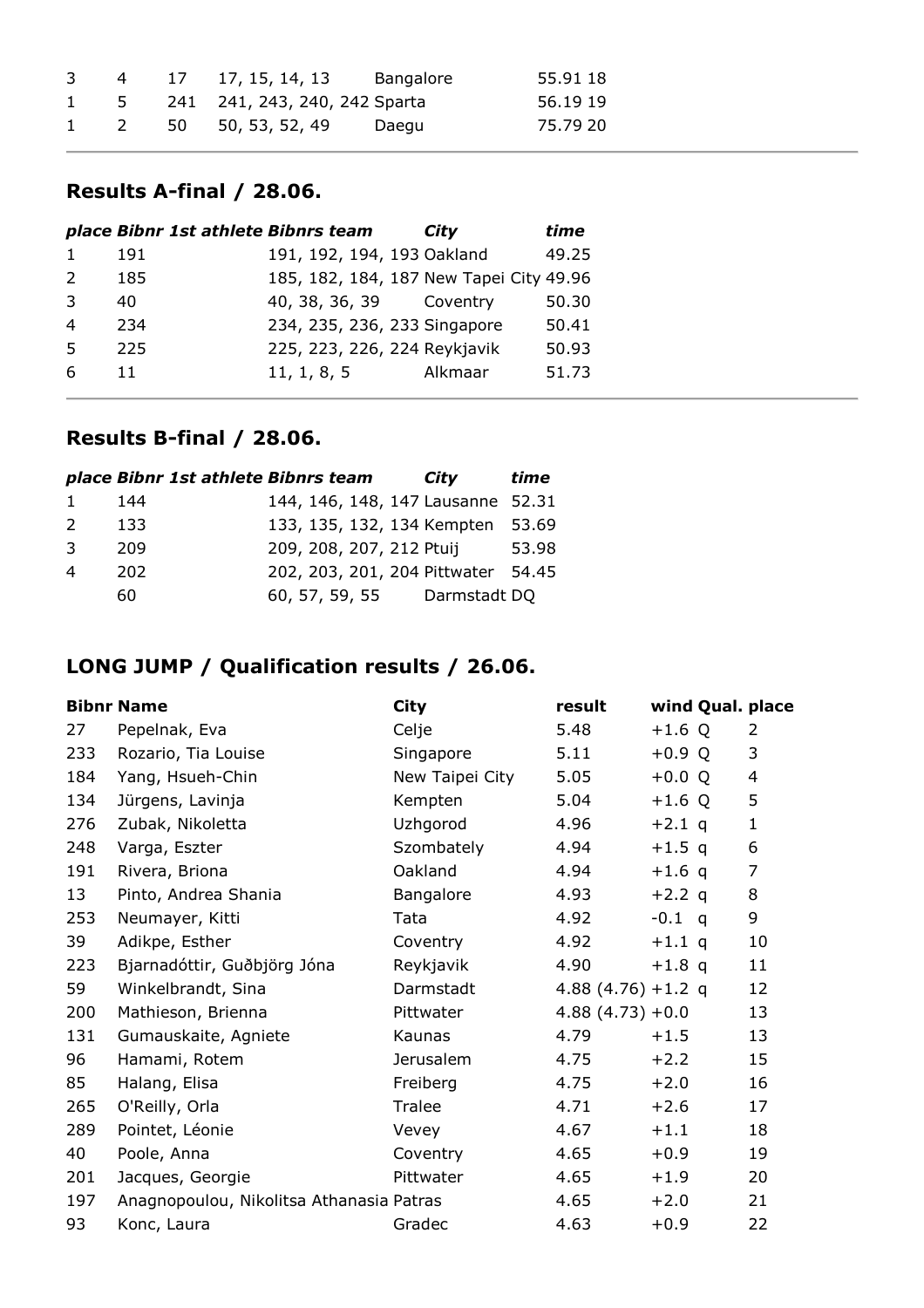| 154 | Serbicka, Aleksandra   | Leszno                 | 4.61 | $+2.1$ | 23 |
|-----|------------------------|------------------------|------|--------|----|
| 208 | Serdinšek, Sara        | Ptuij                  | 4.60 | $+0.3$ | 24 |
| 11  | Schoonebeek, Lisanne   | Alkmaar                | 4.60 | $+3.0$ | 25 |
| 86  | Winkler, Pauline       | Freiberg               | 4.59 | $+1.1$ | 26 |
| 151 | Klimasz, Jolanta       | Leszno                 | 4.59 | $+0.2$ | 27 |
| 245 | Oroszy, Rebeka         | Szombately             | 4.55 | $+0.0$ | 28 |
| 6   | Dorth, Michelle van    | Alkmaar                | 4.54 | $+2.6$ | 29 |
| 116 | Tothova, Patricie      | Karlovy Vary           | 4.49 | $+1.7$ | 30 |
| 213 | Navodnik, Iza          | Ravne Na Koroskem 4.41 |      | $+4.1$ | 31 |
| 95  | Licht, Noa             | <b>Jerusalem</b>       | 4.40 | $+0.6$ | 32 |
| 135 | Sapienza, Anna         | Kempten                | 4.38 | $+0.0$ | 33 |
| 275 | Burlaka, Maryna        | Uzhgorod               | 4.33 | $+1.9$ | 34 |
| 209 | Ferš, Dona             | Ptuij                  | 4.29 | $+0.0$ | 35 |
| 242 | Kyriakoulakou, Evgenia | Sparta                 | 4.29 | $+1.3$ | 36 |
| 288 | Bruttin, Marina        | Vevey                  | 4.22 | $-1.4$ | 37 |
| 91  | Areh, Ana              | Gradec                 | 4.19 | $+1.7$ | 38 |
| 70  | Wiesel, Shira          | Emek Hefer             | 4.18 | $+2.8$ | 39 |
| 229 | Kaucic, Kaja           | Sentilj                | 4.16 | $+0.0$ | 40 |
| 267 | O'Connell, Mary        | Tralee                 | 4.14 | $+1.3$ | 41 |
| 69  | Rontal, Romi           | Emek Hefer             | 4.13 | $+1.6$ | 42 |
| 146 | Parrain, Emilie        | Lausanne               | 4.06 | $+2.1$ | 43 |
| 144 | Pichonnaz, Keesha      | Lausanne               | 4.01 | $+0.0$ | 44 |
| 214 | Mlinar, Ana            | Ravne Na Koroskem 3.93 |      | $+1.5$ | 45 |
| 281 | Herlah, Petja          | Velenje                | 3.85 | $+0.0$ | 46 |
| 297 | Makarova, Irina        | Yekaterinburg          | 3.69 | $+2.0$ | 47 |
| 266 | O'Connor, Clodagh      | Tralee                 | 3.66 | $+1.3$ | 48 |
| 232 | Potušek, Nika          | Sentilj                | 3.23 | $+1.9$ | 49 |
| 169 | Belcher, Lauren        | Marion                 | 2.41 | $+2.1$ | 50 |
|     |                        |                        |      |        |    |

|     | <b>Bibnr Name</b>                     | City                 | result wind place |     |    |
|-----|---------------------------------------|----------------------|-------------------|-----|----|
| 27  | Pepelnak, Eva                         | Celje                | 5.70              | 4.6 | 1  |
| 233 | Rozario, Tia Louise                   | Singapore            | 5.57              | 3.7 | 2  |
| 134 | Jürgens, Lavinja                      | Kempten              | 5.36              | 3.7 | 3  |
| 184 | Yang, Hsueh-Chin                      | New Taipei City 5.17 |                   | 3.7 | 4  |
| 39  | Adikpe, Esther                        | Coventry             | 5.12              | 3.6 | 5  |
| 253 | Neumayer, Kitti                       | Tata                 | 5.03              | 5.0 | 6  |
| 191 | Rivera, Briona                        | Oakland              | 4.98              | 3.8 | 7  |
| 248 | Varga, Eszter                         | Szombately           | 4.94              | 3.1 | 8  |
| 59  | Winkelbrandt, Sina                    | Darmstadt            | 4.88              | 2.7 | 9  |
| 223 | Bjarnadóttir, Guðbjörg Jóna Reykjavik |                      | 4.84              | 2.7 | 10 |
| 276 | Zubak, Nikoletta                      | Uzhgorod             | 4.64              | 2.9 | 11 |
| 13  | Pinto, Andrea Shania                  | <b>Bangalore</b>     | 4.59              | 2.1 | 12 |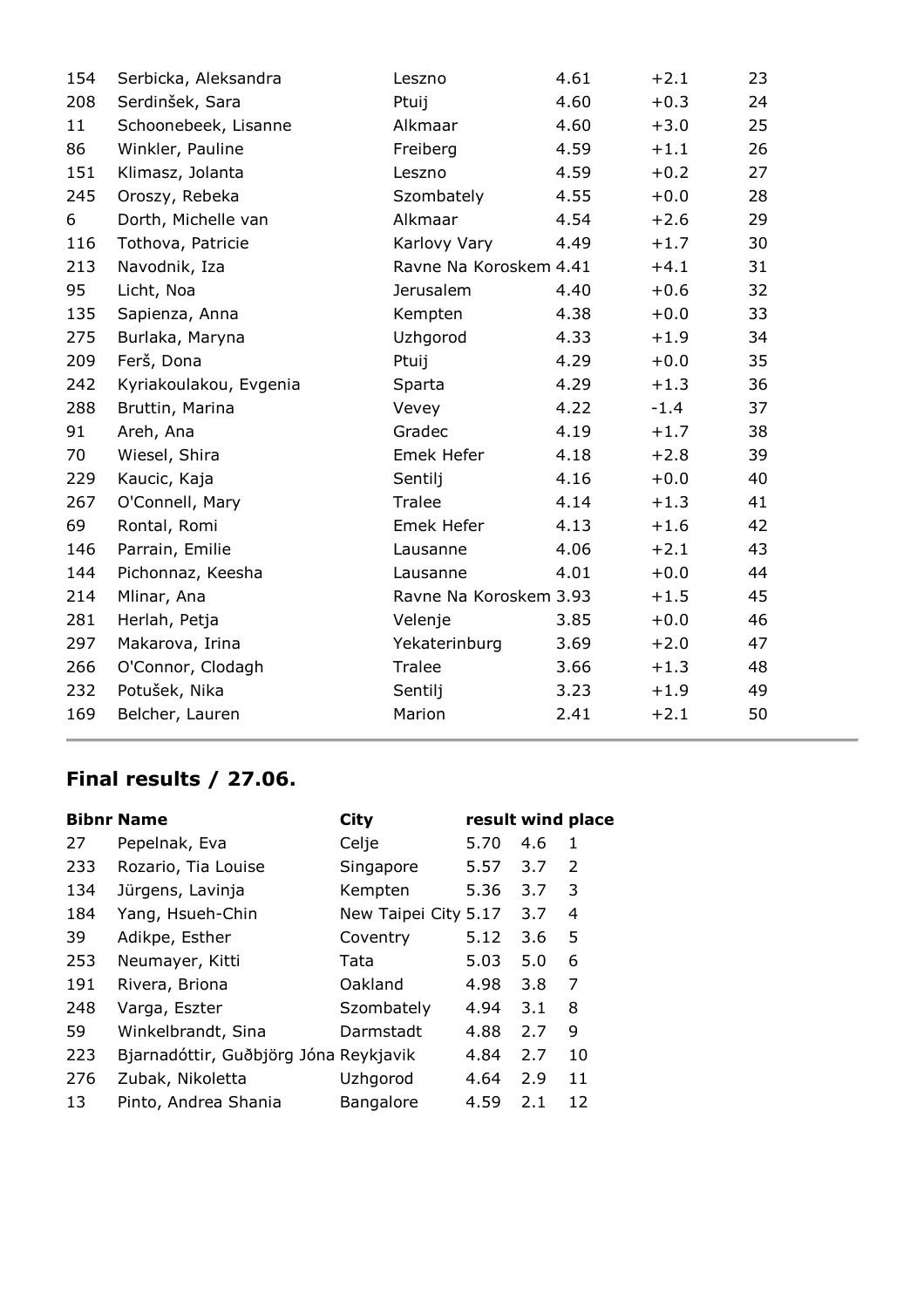## **HIGH JUMP / Qualification results / 26.06.**

|     | <b>Bibnr Name</b>                           | <b>City</b>        |            | result Qual. place |    |
|-----|---------------------------------------------|--------------------|------------|--------------------|----|
| 225 | Jónsdóttir, Karen Birta                     | Reykjavik          | 1.50       | q                  | 1  |
| 226 | Haraldsdóttir, Helga Margrét                | Reykjavik          | 1.50       | q                  | 1  |
| 130 | Majuskaite, Meda                            | Kaunas             | 1.50       | q                  | 1  |
| 134 | Jürgens, Lavinja                            | Kempten            | 1.50       | q                  | 1  |
| 85  | Halang, Elisa                               | Freiberg           | 1.45       | q                  | 5  |
| 202 | Weidenhofer, Jessica                        | Pittwater          | 1.45       | q                  | 5  |
| 97  | Salomon, Roni                               | Jerusalem          | 1.45       | q                  | 5  |
| 5   | Brunt, Noa                                  | Alkmaar            | 1.45       | q                  | 5  |
| 149 | Ndiaye, Coumba                              | Lausanne           | 1.45       | q                  | 5  |
| 60  | Wissmann, Sina                              | Darmstadt          | 1.45       | q                  | 5  |
| 8   | Schoen, Anke                                | Alkmaar            | 1.45       | q                  | 5  |
| 133 | Aicher, Aniek                               | Kempten            | 1.40       | q                  | 12 |
| 15  | Cheeyak Poovanda, Lochana Bopanna Bangalore |                    | 1.35       |                    | 13 |
| 297 | Makarova, Irina                             | Yekaterinburg 1.30 |            |                    | 14 |
| 94  | Pisnik, Veronika                            | Gradec             | DNS.       |                    |    |
| 148 | Ben Amara, Melissa                          | Lausanne           | DNS.       |                    |    |
| 197 | Anagnopoulou, Nikolitsa                     | Patras             | <b>DNS</b> |                    |    |

#### **Final results / 27.06.**

|     | <b>Bibnr Name</b>                           | <b>City</b>    | result place |    |
|-----|---------------------------------------------|----------------|--------------|----|
| 134 | Jürgens, Lavinja                            | Kempten        | 1.67         | 1  |
| 130 | Majuskaite, Meda                            | Kaunas         | 1.55         | 2  |
| 85  | Halang, Elisa                               | Freiberg       | 1.55         | 2  |
| 97  | Salomon, Roni                               | Jerusalem 1.55 |              | 2  |
| 225 | Jónsdóttir, Karen Birta                     | Reykjavik 1.50 |              | 5  |
| 226 | Haraldsdóttir, Helga Margrét Reykjavik 1.50 |                |              | 5  |
| 202 | Weidenhofer, Jessica                        | Pittwater      | 1.50         | 7  |
| 8   | Schoen, Anke                                | Alkmaar        | 1.50         | 8  |
| 60  | Wissmann, Sina                              | Darmstadt 1.45 |              | 9  |
| 5   | Brunt, Noa                                  | Alkmaar        | 1.45         | 10 |
| 149 | Ndiaye, Coumba                              | Lausanne       | 1.45         | 11 |

## **SHOT PUT-3kg / Qualification results / 26.06.**

|     | <b>Bibnr Name</b>       | City      | result Qual. place |         |    |
|-----|-------------------------|-----------|--------------------|---------|----|
| 128 | Makareviciute, Ugne     | Kaunas    | 13.31 Q            |         | 1  |
| 164 | Krizan, Tjasa           | Maribor   | 12.31 Q            |         | 2  |
| 131 | Gumauskaite, Agniete    | Kaunas    | 10.90              | $\circ$ | 3  |
| 55  | Fenn, Julia             | Darmstadt | 10.87 Q            |         | 4  |
| 11  | Schoonebeek, Lisanne    | Alkmaar   | 10.49 Q            |         | 5  |
| 170 | Jackson, LeiLauna       | Marion    | 10.46 Q            |         | 6  |
| 243 | Peimanidi, Sofia Semeli | Sparta    | 10.08              | O       | 7  |
| 30  | Zubek, Tímea            | Tata      | 9.73               | O       | 8  |
| 232 | Potušek, Nika           | Sentilj   | 9.66               | Q       | 9  |
| 90  | Verhovnik, Lana         | Gradec    | 9.53               | Ő       | 10 |